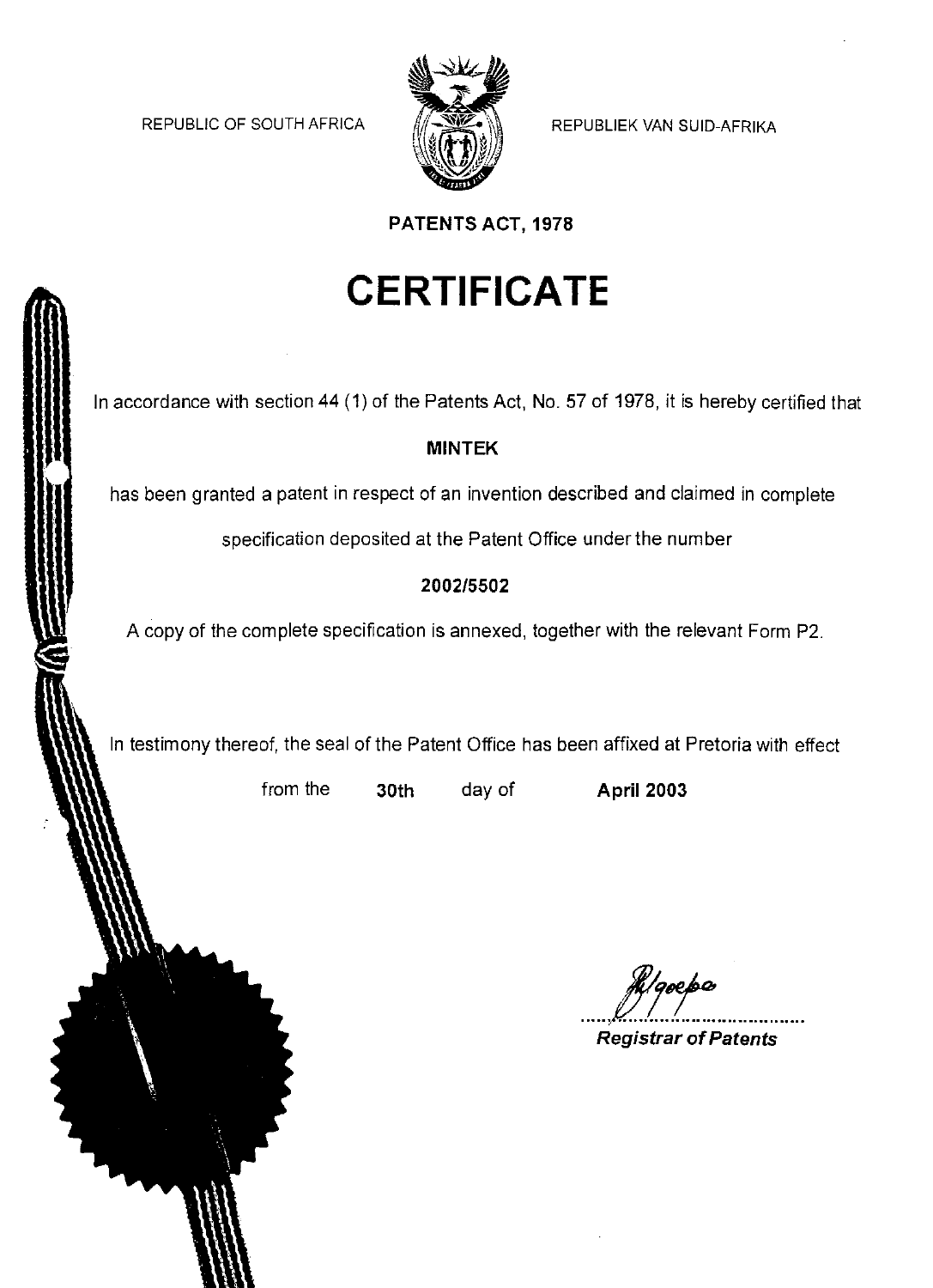ï

 $\cdot$ 

 $^{\circ}$  (

MRF Ref:P.19623/MAJR

|          | REPUBLIC OF SOUTH AFRICA                                                                                       |                           |              |                                          |    |                  |    |          | PATENTS ACT, 1978  |
|----------|----------------------------------------------------------------------------------------------------------------|---------------------------|--------------|------------------------------------------|----|------------------|----|----------|--------------------|
|          |                                                                                                                |                           |              | <b>REGISTRAR OF PATENTS</b>              |    |                  |    |          |                    |
|          | Official Application No.                                                                                       |                           |              | Lodging date: Provisional                |    |                  |    |          | Acceptance date:   |
| 01<br>21 | 2002/5502                                                                                                      |                           | 22           |                                          |    |                  | 47 | 7        | 22003              |
|          | International classification                                                                                   |                           |              | Lodging date: Complete                   |    |                  |    |          | Granted date:      |
| 51       | C <sub>2</sub> 2B                                                                                              |                           | 23           |                                          |    | 10 JULY 2002     |    |          | 2003-04-3 n        |
|          |                                                                                                                |                           |              | Full name(s) of applicant(s)/Patentee(s) |    |                  |    |          |                    |
| 71       | <b>MINTEK</b>                                                                                                  |                           |              |                                          |    |                  |    |          |                    |
|          |                                                                                                                |                           |              |                                          |    |                  |    |          |                    |
|          |                                                                                                                |                           |              |                                          |    |                  |    |          |                    |
|          |                                                                                                                | Applicant(s) substituted: |              |                                          |    |                  |    |          | Date Registered:   |
| 71       |                                                                                                                |                           |              |                                          |    |                  |    |          |                    |
|          |                                                                                                                |                           |              |                                          |    |                  |    |          |                    |
|          |                                                                                                                |                           |              |                                          |    |                  |    |          |                    |
|          |                                                                                                                |                           | Assignee(s): |                                          |    |                  |    |          | Date Registered.   |
|          |                                                                                                                |                           |              |                                          |    |                  |    |          |                    |
|          |                                                                                                                |                           |              |                                          |    |                  |    |          |                    |
|          |                                                                                                                |                           |              |                                          |    |                  |    |          |                    |
|          |                                                                                                                |                           |              |                                          |    |                  |    |          |                    |
| 71       |                                                                                                                |                           |              | Full name(s) of inventor(s)              |    |                  |    |          |                    |
| 72       | CURR, Thomas, Robert; BARCZA, Nicholas, Adrian; LAGENDIJK, Herman                                              |                           |              |                                          |    |                  |    |          |                    |
|          |                                                                                                                |                           |              |                                          |    |                  |    |          |                    |
|          |                                                                                                                |                           |              |                                          |    |                  |    |          |                    |
|          | Priority claimed                                                                                               |                           | Country      |                                          |    | Number           |    |          | Date               |
|          | Note:                                                                                                          | 33                        | ΖA           |                                          | 31 | 99/4564          |    | 32       | 22 December 1999   |
|          | Use International                                                                                              | 33                        | (PCT)        |                                          | 31 | (PCT/ZA00/00260) |    | 32<br>32 | (22 December 2000) |
|          | Abbreviation for Country                                                                                       | 33                        |              |                                          | 31 |                  |    |          |                    |
|          |                                                                                                                |                           |              | Title of Invention:                      |    |                  |    |          |                    |
|          | <b>IRON-NICKEL ALLOY PRODUCTION</b>                                                                            |                           |              |                                          |    |                  |    |          |                    |
|          |                                                                                                                |                           |              | Address of applicant(s)/patentee(s)      |    |                  |    |          |                    |
|          |                                                                                                                |                           |              |                                          |    |                  |    |          |                    |
| 54       | 200 Hans Strijdom Drive, Randburg, 2194                                                                        |                           |              |                                          |    |                  |    |          |                    |
|          |                                                                                                                |                           |              | Address for Service:                     |    |                  |    |          |                    |
|          | McCALLUM, RADEMEYER & FREIMOND, Maciyn House, 7 June Avenue, Bordeaux, Randburg · P.O. Box 1130, Randburg 2125 |                           |              |                                          |    |                  |    |          |                    |
|          | Patent of Addition to Patent No.:                                                                              |                           |              | Date of any change:                      |    |                  |    |          |                    |
| 74<br>61 |                                                                                                                |                           |              |                                          |    |                  |    |          |                    |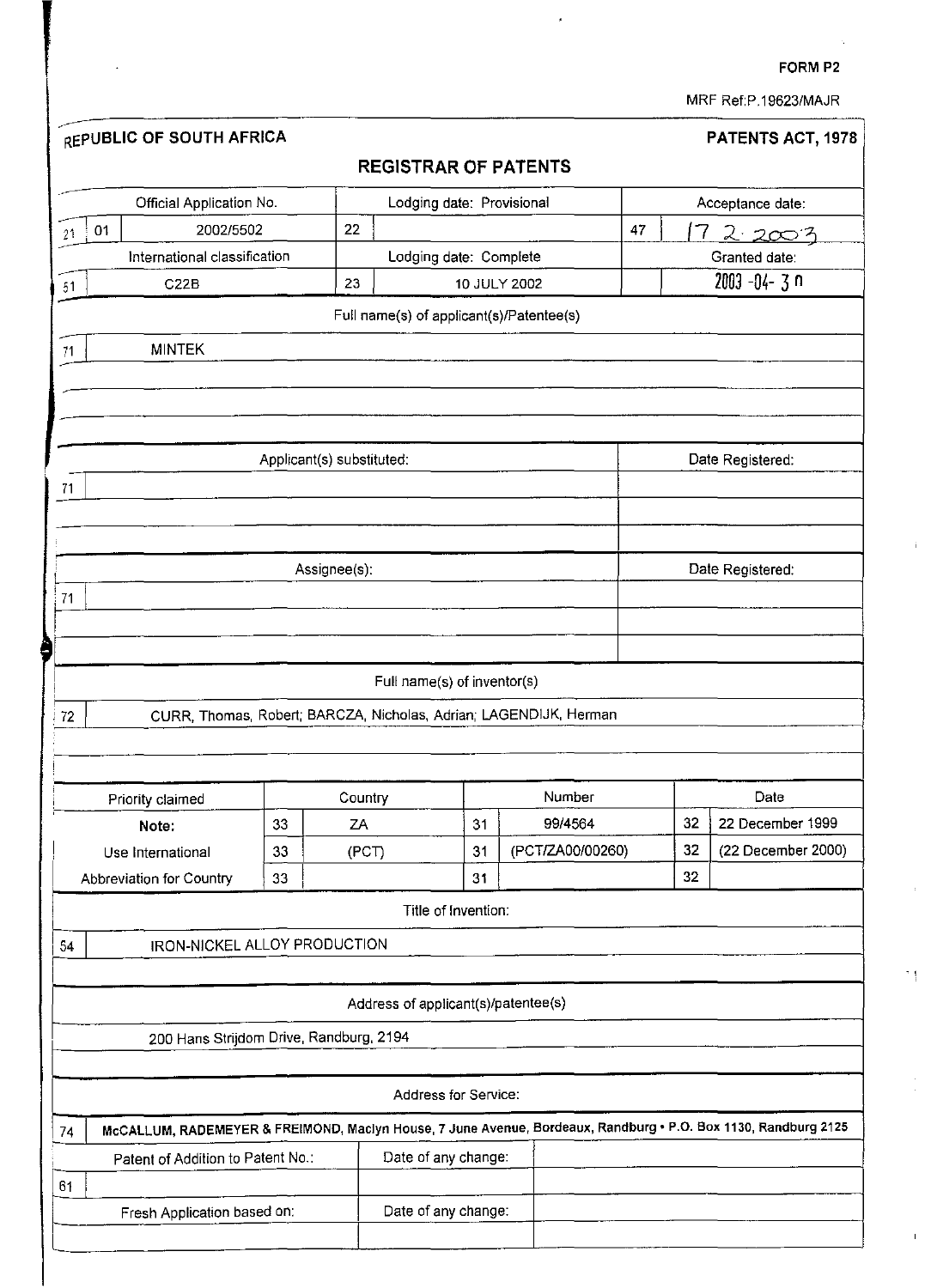(19) World Intellectual PropertyOrganization Intemational Bureau



PCT

# I III IT LICTIN I A GRAFITATI AIT LA IN LATILA TATI LICIL LATIL RA TERMI LA HAT TATI

#### (43) Intemational Publication Date 28 June 2001 (28.06.2001)

- (51) International Patent Classification': *C22B23/02*
- (21) International Application Number: PCT/ZA00/00260
- (22) International Filing Date: 22 December 2000 (22.12.2000)
- (25) Filing Language: English
- (26) Publication Language: English •
- (30) Priority Data: 99/4564 22 December 1999 (22.12.1999) ZA
- (71) Applicant *(for all designated States except US)*: MINTEK [ZA/ZA]; 200 Hans Strijdom Drive, 2194 Randburg (ZA).
- (72) Inventors; and

 $\mathbf{\mathcal{L}}$ 

..

 $\boldsymbol{\Omega}$ 

=

**E** = ...... -=

- = == = -<br>-<br>-<br>-== -<br>-<br>-

-= == = --=

=!!!!!!!!

--

=<br>=<br>= -=--=

 $\bullet$ 

 $\subset$ 0 (75) Inventors/Applicants *(for US only):* CIJRR, Thomas,

(10) Intemational Publication Number WO 01/46482 A1

Robert [ZA/ZA]; 27 Seventh Street, Houghton, 2198 Johannesburg (ZA). BARCZA, Nicholas, Adrian [ZA/ZA]; 3 Lucas Street, Bryanbriuk, 2194 Rendburg (ZA). LA-GENDIJK, Herman [ZA/ZA]; 8 Mozart Street, Risidale, 2195 Johannesburg (ZA).

- (74) Agents: RADEMEYER. Montague, Ampie, John et al.; McCallum Rademeyer & Freimond, PO Box 1130. 7 Maclyn House, Bordeaux, 2125 Randburg (ZA).
- (81) Designated States *(national):* AB. AG. AL.AM. AT,AU. AZ, BA. BB, BG. BR. BY,B20CA, CH, CN. CR, *CV,* cz, DE, DK, DM, DZ, EE, ES, FI, GB, GD, GE, GH, GM, HR, RV. ID. IL, IN,IS.JP. KE, KG, KP, KR, KZ.LC, LK, LR, LS. LT.LU. LV. MA, MD. MG. MK, MN, MW. MX, Mz, NO. NZ,PL. PT.so,RU. SD. SE. SG, SI, SK, SI., TJ. TM. TR, TT, TZ, UA, UG, US, UZ, VN, YU, ZA, ZW.
- (84) Designated States *(regional):* ARIPO patent (GH, GM, KE, LS, MW, MZ, SD, SL, SZ, TZ, UG, ZW), Eurasian

*[Continued* on *next page]*

----------------------------- (54) Title: maN-NICKEL ALLOY PRODUCTION



(57) Abstract: A method of producing an iron-nickel alloy, with a nickel content of from  $5\%$  to  $20\%$ , which includes the step of reducing the iron oxide content of a slag in a DC arc furnace to less than 10%.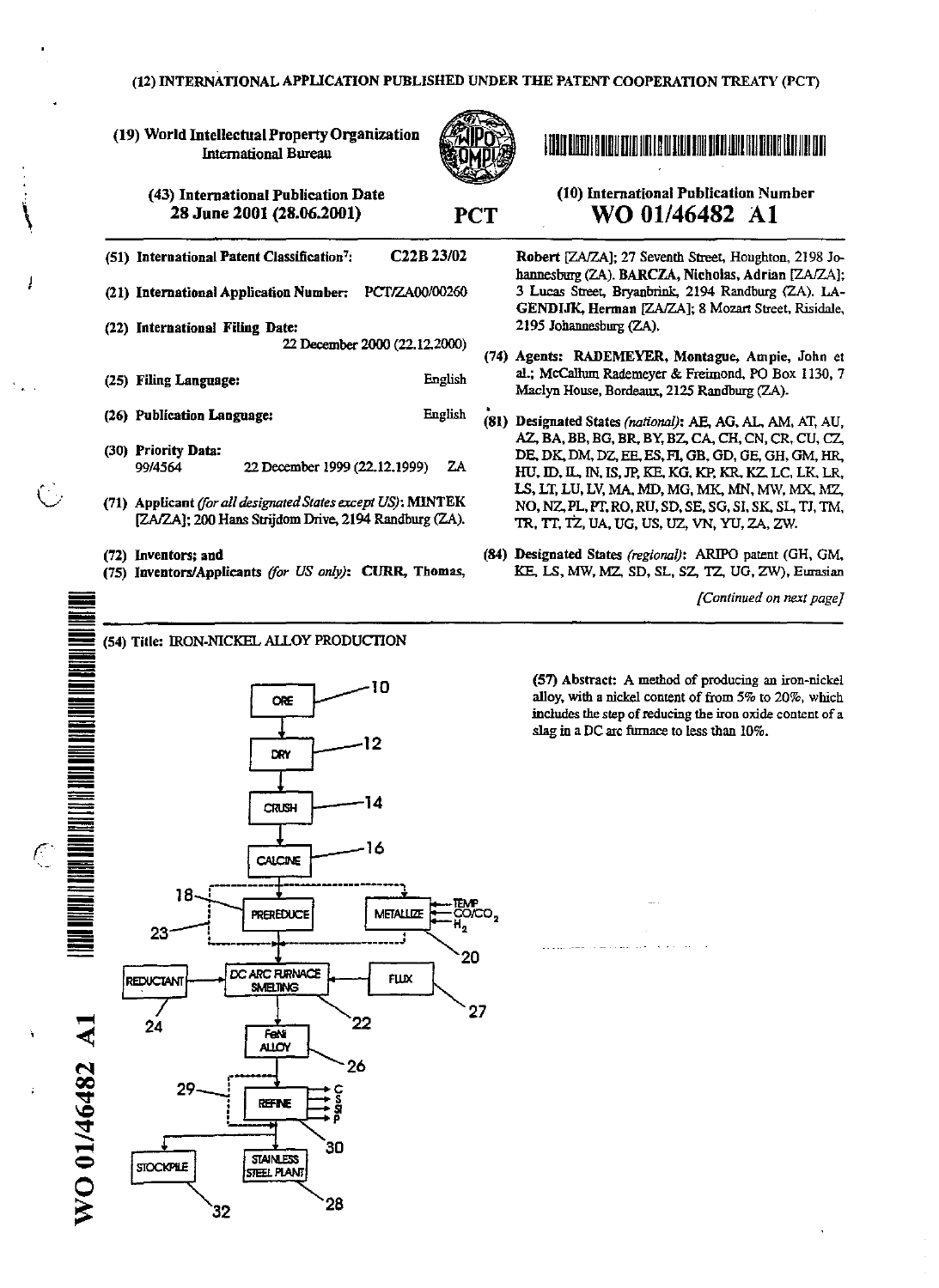#### patent (AM, AZ, BY, KG, KZ, MD, RU, TJ, TM), European patent (AT, BE, CH, CY, DE, DK, ES, FI. FR, GB, GR, IE, IT, LU, MC, NL, PT, SE, TR), OAPI patent (BF, B1, CF, CG, CI, CM, GA, GN, GW, ML, MR, NE, SN, TD, TG).

#### **Published:**

*- With international search report.*

*Before* the *expiration* of the *time limit* for **amending** the  $\frac{1}{2}$ *claims and to be republished in the event of receipt of amendments.*

I **The Little in 11 in 11 11 11** in 11 in 11 in 11 in 11 in 11 in 12 in 13 in 14 in 15 in 16 in 17 in

المروان وأباد والمترات والمستحدث

I

 $\epsilon$ 

*Fortwo-letter codes andother abbreviations, refer to the "Guidance Notes on Codes andAbbreviations"appearing at the***begin-** *ning of each regular issue of the PCT Gazette.* 

المتحدث والمتعطف والمتحدث والمتحدث

الأرباء

i. للمستحدث

الداريات والمستقلة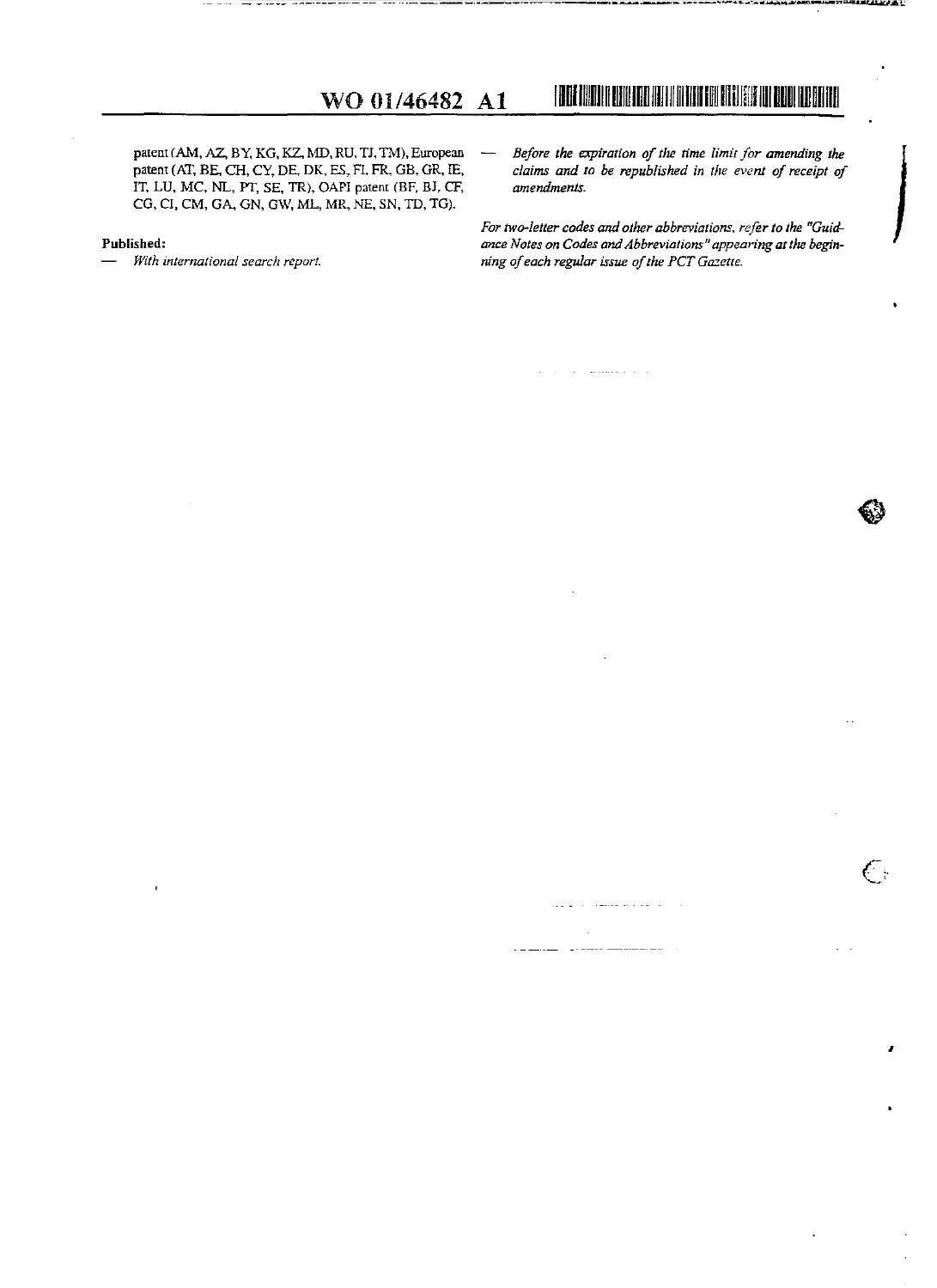#### IRON NICKEL ALLOY PRODUCTION

#### BACKGROUND OF THE INVENTION

This invention relates to the production of an iron-nickel alloy and more particularly is

 $\cdot$  5 concerned with the production of such an alloy for use in a stainless steel plant.

South African patent No. 94/6071 describes a process for the production of ferro-nickel from nickel containing laterite. In the process feed material either in the form of prereduced nickel containing laterite or in the form of calcined nickel containing laterite is fed simultaneously with a carbonaceous reductant to a DC arc furnace. If the laterite is prereduced then this may be achieved by drying the laterite ore, milling and then calcining followed by a pre-reduction step preferably in a fluidised bed reactor. The material, which preferably is pre-heated, is then fed to the DC arc furnace and a nickel depleted slag and ferra-nickel are withdrawn from the furnace.

15

6

 $\pmb{\ast}$ 

 $\langle \hat{\cdot} \rangle$ 'J

,

 $\mathbf{r}$ 

Nickel is the major cost item in stainless steel representing approximately 60% of material cost. On the other hand the iron content is the major component by mass making up in excess of 70% of the material mass. Scrap stainless steel is a low cost source of material for stainless steel production, but in some instances only small quantities of scrap 20 stainless steel are available.

#### SUMMARY OF INVENTION

The invention provides a method of producing an iron-nickel alloy, with a nickel content 25 of from 5% to 20%, which includes the step of reducing the iron oxide content of a slag in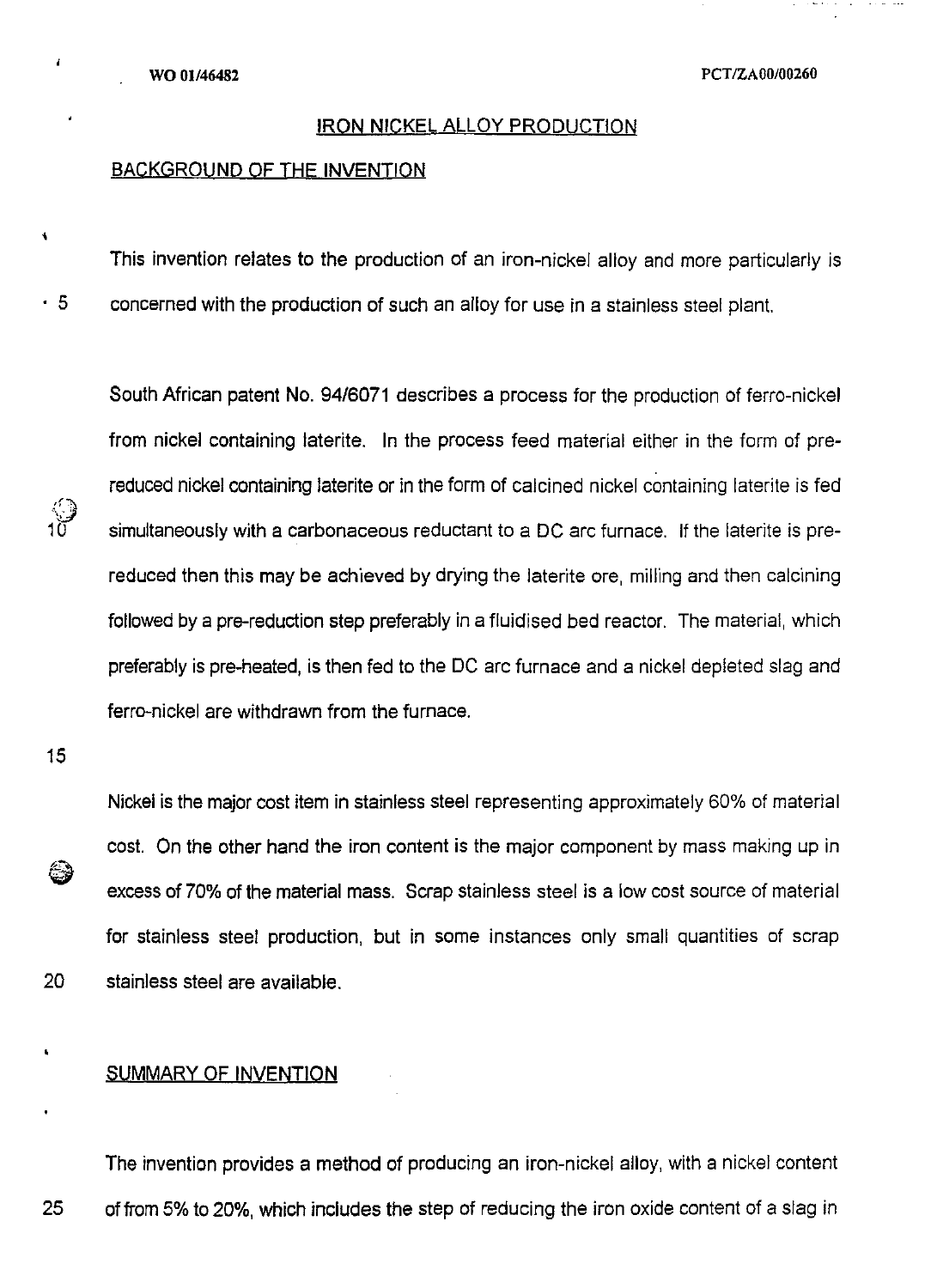¥

a DC arc furnace to less than 10%.

Preferably the nickel content of the alloy is of the order of from 10% to 15%.

2

5 The reduction may take place in the DC arc furnace with sufficient carbonaceous reducing agent to reduce the iron oxide content in the slag to about 2,5%. The iron oxide content may be selected to achieve a silicon content in the alloy of less than 2%.

10 The addition of fluxes to the slag should be minimized and, under certain conditions, may be eliminated.

According to a preferred aspect of the invention the iron-nickel alloy is fed directly in liquid form into a plant for the production of stainless steel.

15 20 The silicon content in the alloy should be minimized to reduce energy consumption in the furnace and to limit subsequent refining of the alloy to remove the silicon. To achieve this objective the invention provides for the operating temperature in the furnace, the FeD content of the slag, and the addition of flux to the furnace, to be adjusted to lower the silicon content of the alloy. Some silicon is acceptable as it would be used for reduction in the downstream process, but only if no dephosphirization step is required - if not the silicon must be removed first.

Normally it is not commercially attractive to further reduce the iron oxide in the slag below a level required to produce an alloy with a nickel content lower than 25%, with a desired 25 content being as low as 10% to 15%, since no credit is given for the iron in commercial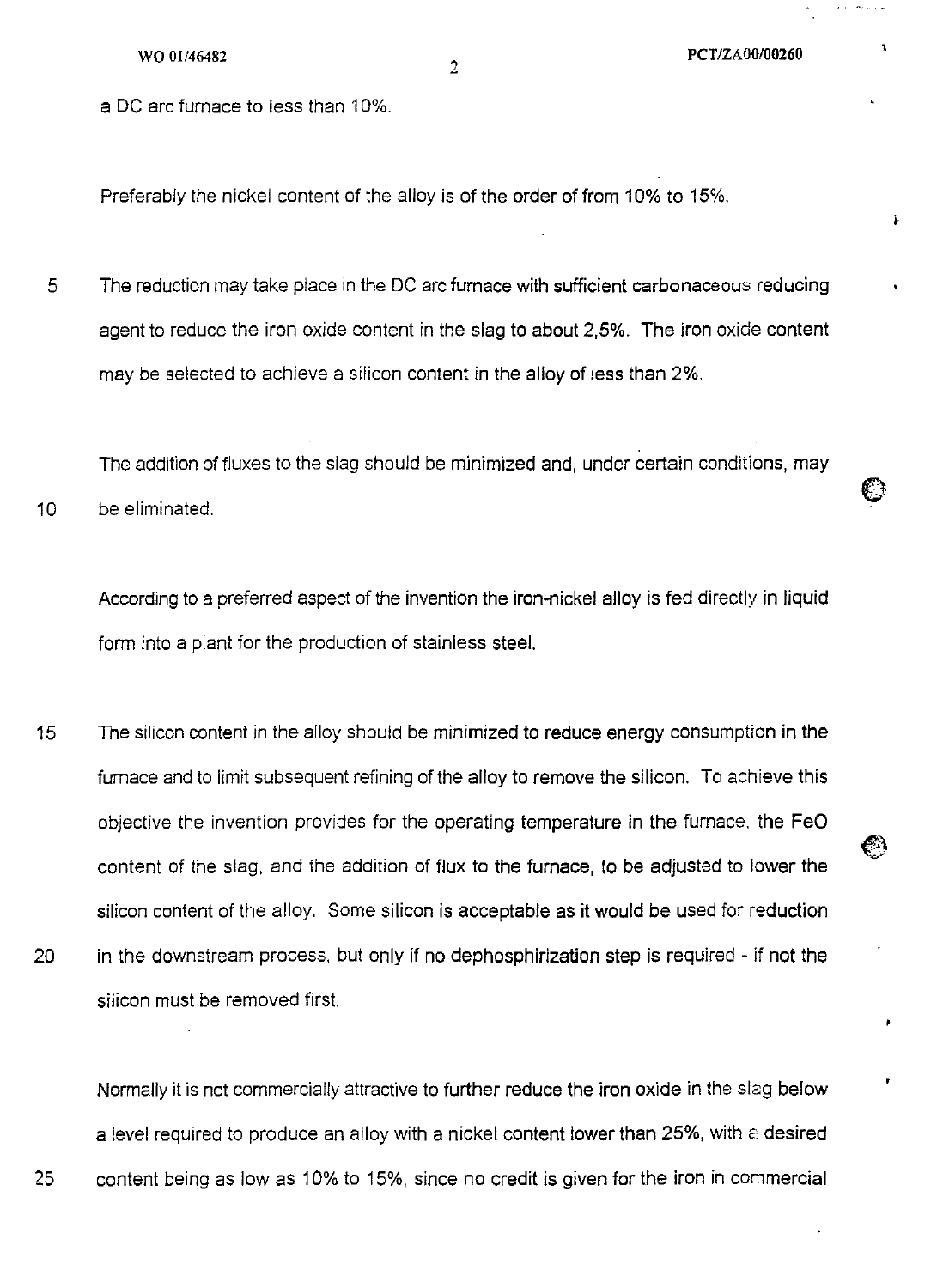# WO *01/46482* <sup>3</sup> PCTIZAOO/00260

 $\sim 10^{-1}$ 

 $\sim 1.4\,$  and  $\sim 1.4\,$ 

ومقاربات والأعط

 $\blacklozenge$ 

**ျာ** 

grades of ferra-nickel. However there is significant value in this process if the additional iron units are fed, as indicated, in molten form directly to a stainless steel plant.

It is however possible to cast or granulate the iron-nickel alloy for sale or to stock-pile it

• 5 for use as a coolant or in order to meet capacity requirements during downtime.

The iron-nickel may be produced from a laterite ore feed material. In this instance the aforementioned reduction step may be preceded by the steps of:

- (a) drying the laterite ore,
- (b) crushing the ore to an acceptable particle size for fluidised bed calcining,
- (c) calcining the crushed ore,
- (d) pre-reducing the calcined ore, and

able to compare the contraction and the contract of the

- (e) melting the ore to produce an iron-nickel alloy and a slag.
- 15 In the pre-reduction step (d) substantially all of the ferric iron oxide may be reduced to ferrous oxide. Alternatively the iron and nickel may be metallised under more strongly reducing conditions. This latter step reduces the electrical energy consumption in the ❹ smelting stage in the DC arc furnace.

20 A further option provides for hot material after step (c) to be fed to the DC arc furnace.

### BRIEF DESCRIPTION OF THE pRAWINGS

 $\mathcal{D}_{\mathbf{a}}(\tau)$  .

The invention is further described by way of example with reference to the accompanying 25 draWings in which: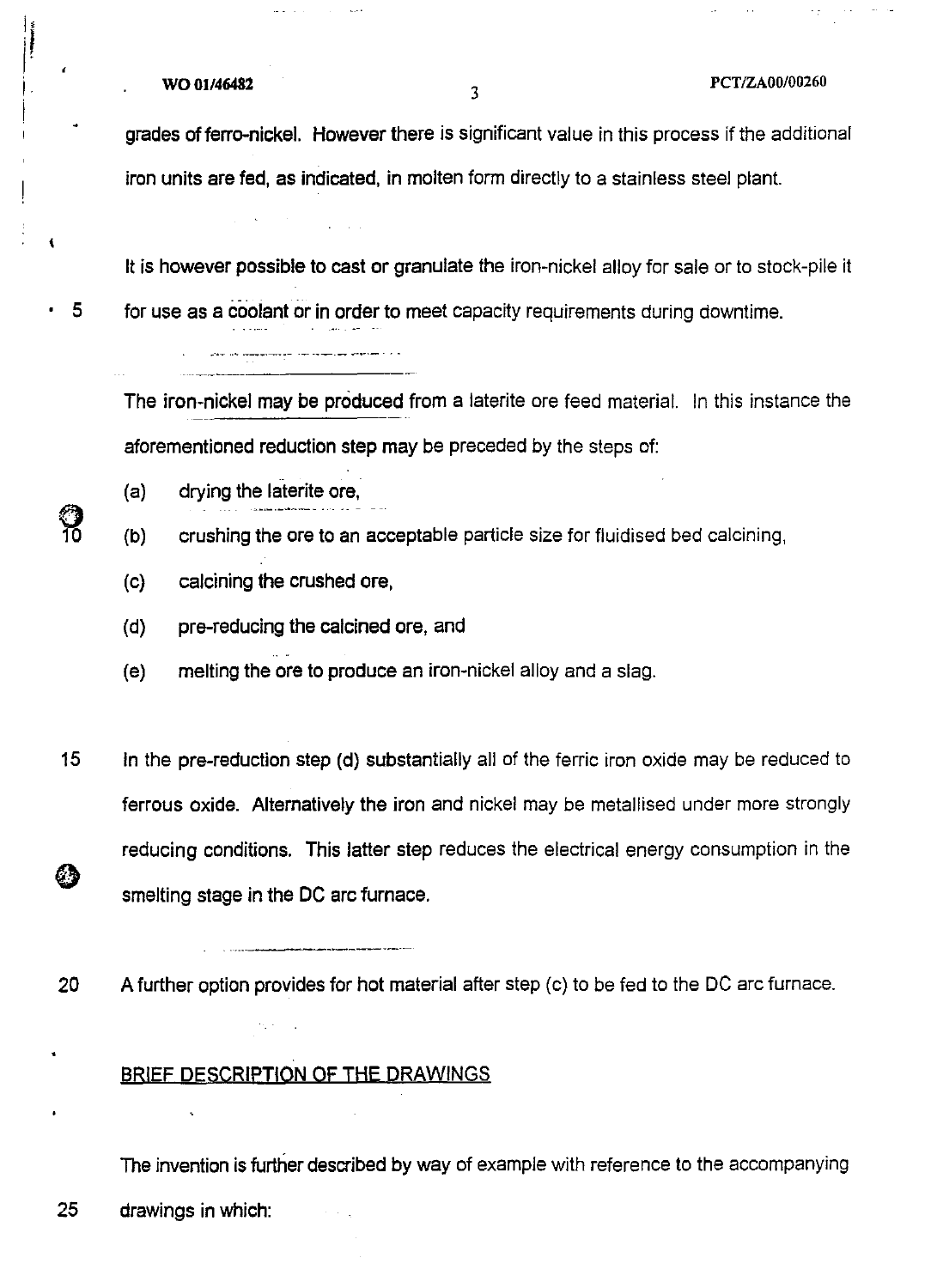Ŵ.

়

Figure 1 is a flow sheet representation of a method of producing an iron-nickel alloy according to the invention;

Figure 2 illustrates diagrammatically aspects of a conventional process for the production of ferro-nickel;

5 Figure 3 is similar to Figure 2, but relates to the process of the invention; and Figure 4 illustrates a relationship between silicon content in the iron-nickel alloy and FeO content in the slag.

#### DESCRIPTION OF PREFERRED EMBODIMENT

10

As indicated in the preamble of this specification it is known that nickel is the major cost item in stainless steel, representing approximately 60% of the material cost. On the other hand iron units are the major component by mass. Further, scrap stainless steel is the lowest cost source of material but the supply thereof is limited.

15

South African patent No. 94/6071 describes a method for the production of commercial . grades of ferro-nickel which is based on producing a nickel- depleted slag. The patent specification does not refer to the reduction of most of the iron-oxide in the slag to produce a lower grade nickel-containing iron alloy.

20

Figure 1 illustrates a process flow-sheet for the production of an iron-nickel alloy which is transferred in molten form directly to a stainless steel plant.

Referring to Figure 1 a laterite ore 10 is dried in a step 12 so that it can be crushed (step ~5 14) to an acceptable particle size for calcining in a fluidised bed calciner 16 at a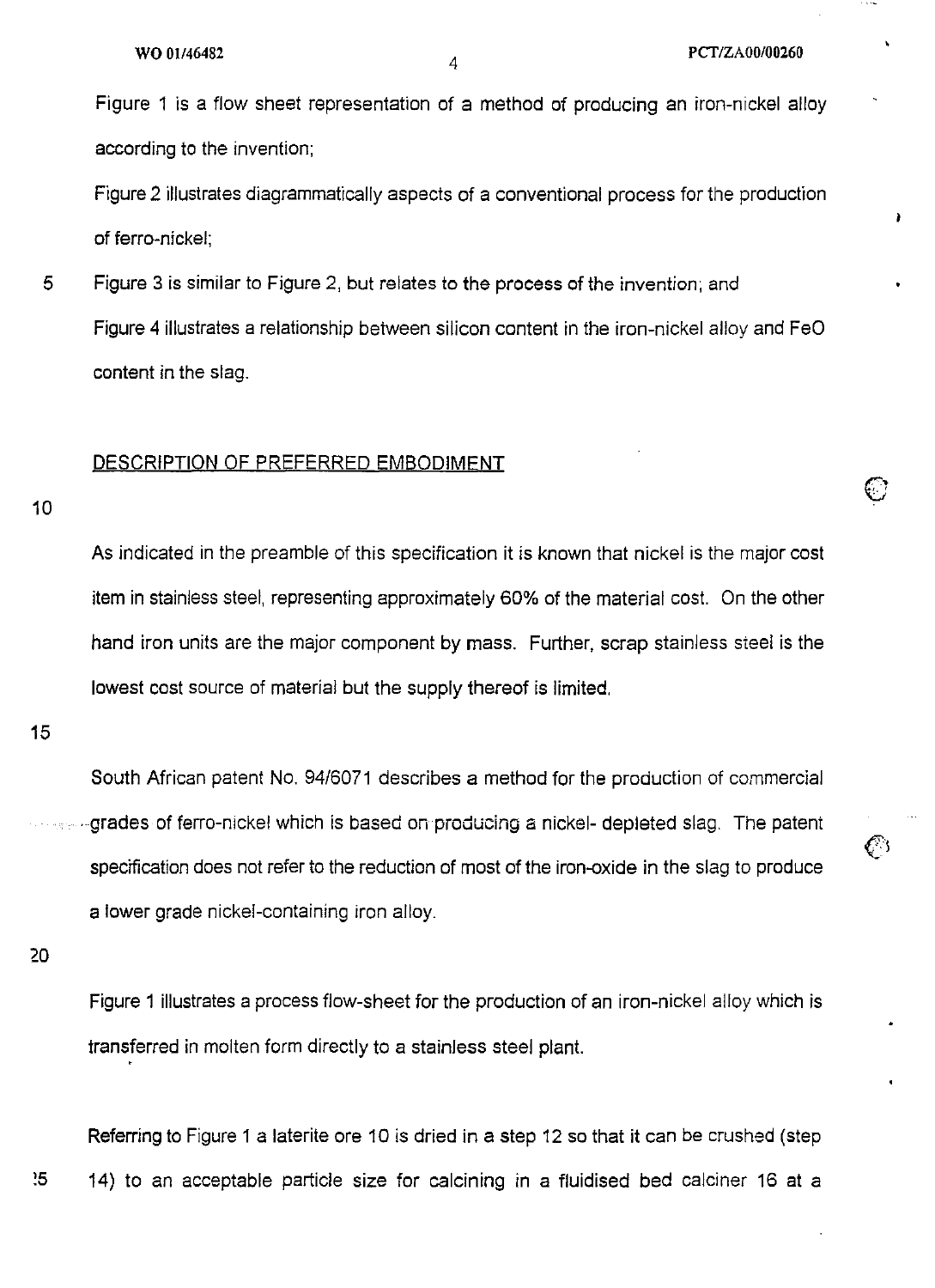$\frac{1}{2}$ 

**WO** 01/46482 **S PCT/ZAO0/00260** 

temperature which lies in a range of from 700°C to 900°C. Typically calcining takes place at a temperature in the range of 850°C to 900°C.

The calcined laterite is then pre-reduced in a fluidised reduction reactor (step 18) to  $-5$  reduce all the iron oxide as Fe<sup>3+</sup> to iron oxide as Fe<sup>2+</sup>. Alternatively, as is indicated by an alternative flow path in dotted lines, the iron is metallised under more strongly reducing conditions (step 20) at an appropriate temperature and by controlling atmospheric conditions. The reducing agent (18,20) may be reformed natural gas, syngas or a solid carbonaceous material. This approach is taken to reduce electrical energy consumption 10 in a subsequent smelting stage 22. A further option, indicated by a dotted line 23, is to pre-heat only so that the feed is at a temperature of about 900°C.

The calcined and pre-reduced feed material from the step 18, or the highly metaliised feed material from the step 20, or the preheated material (step 23), as the case may be, which, 15 as noted, should be hot charged to about 900°C, is then fed to a DC arc furnace (step 22) with sufficient carbonaceous reducing agent 24 to reduce the iron-oxide in the slag to less than5%, and preferably less than 2%, to produce an iron-nickel alloy 26 with between 8% and 20% nickel, and preferably with a nickel content of the order of 10% to 15%.

20 Flux 27 (eg. CaO and  $AI_2O_3$ ) may be added, depending on the operating temperature of the furnace, to reduce the silicon content of the alloy. However, the furnace operation is also optimised to reduce the addition of fluxes. The silicon content in the alloy 26 should be kept as low as possible to minimise energy consumption in the furnace and to limit subsequent refining of the alloy to remove the silicon. As is apparent from test results 25 presented hereinafter, the silicon content, at least to some extent, can be manipulated to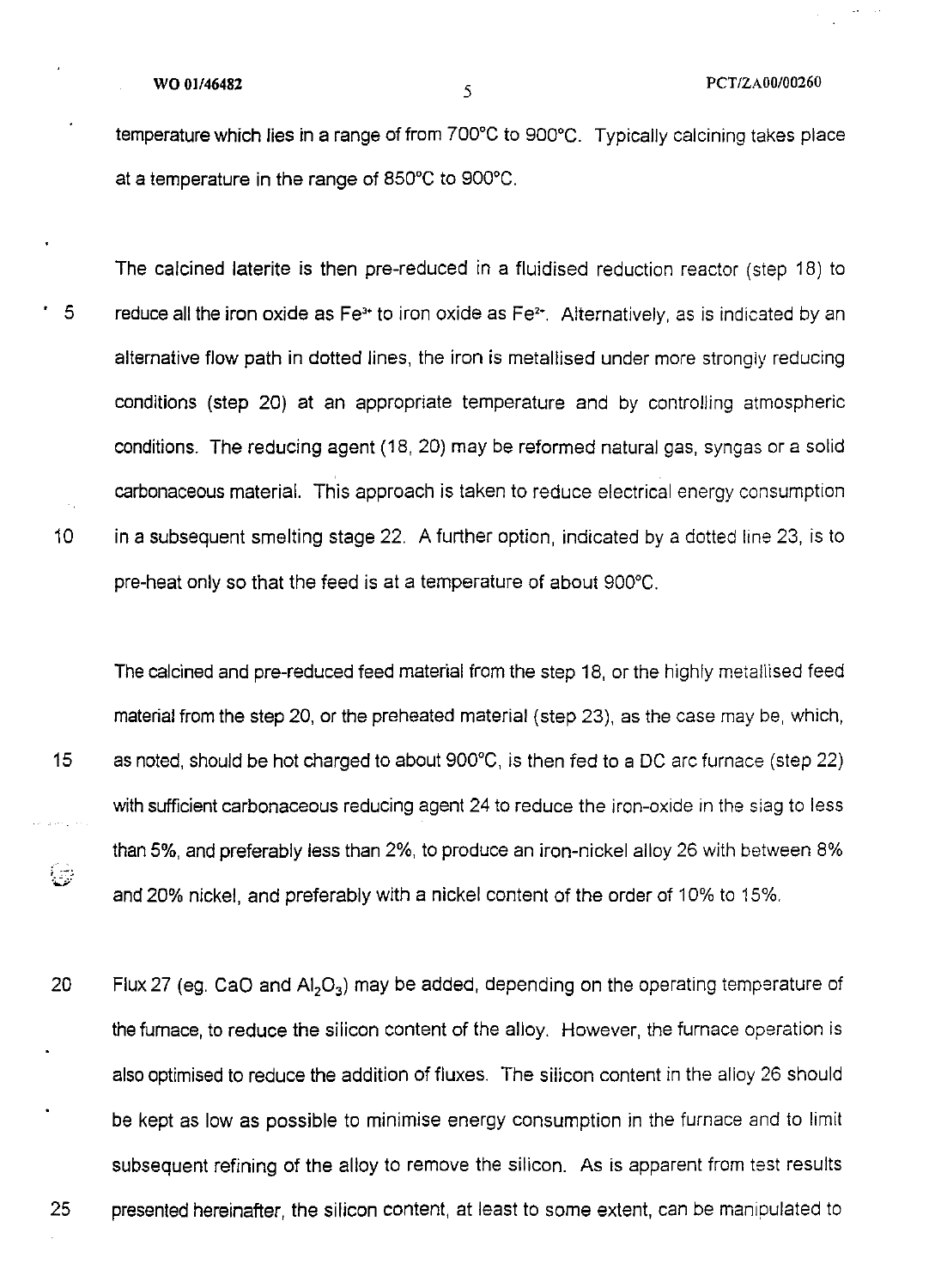$\mathbb{C}^3$ 

€

an acceptable low level through a choice of fumace operating temperature, and the judicious addition of fluxes.

A substantial economic benefit is achieved if the alloy is fed in liquid form (step 29) directly 5 to an adjacent stainless steel plant 28. The alloy may however be refined, in a preceding step 30, to adjust the carbon, sulphur, silicon and phosphorus contents to appropriate levels. Generally the refining step 30 may only be omitted if the phosphorous content of the alloy is acceptable to the stainless steel plant.

- 10 Although the principal benefit of the invention lies in transferring the material directly to the stainless steel plant the material could alternatively be cast or granulated for sale or stockpiled for use as a coolant or for meeting capacity requirements during down-time, as is indicated by a block 32
- 15 20 The smelting process (step 22) is run to extract the optimum amount of liquid iron units. The credit for the iron units is based on the additional iron produced since the iron in the standard grade of ferro-nickel does not normally attract any credit but helps to market the product. Thus the additional iron units for stainless steel production are available at a marginal incremental cost which is far lower than for bought-in iron units. The iron units are liquid and this avoids the energy cost and fumace capacity requirement to melt outsourced iron units. The iron units are relatively clean after the refining step 30. The recovery of the iron units also helps to make the overall production of the nickel units more cost effective and justifies the shipment of laterite ore to the site of the stainless steel plant.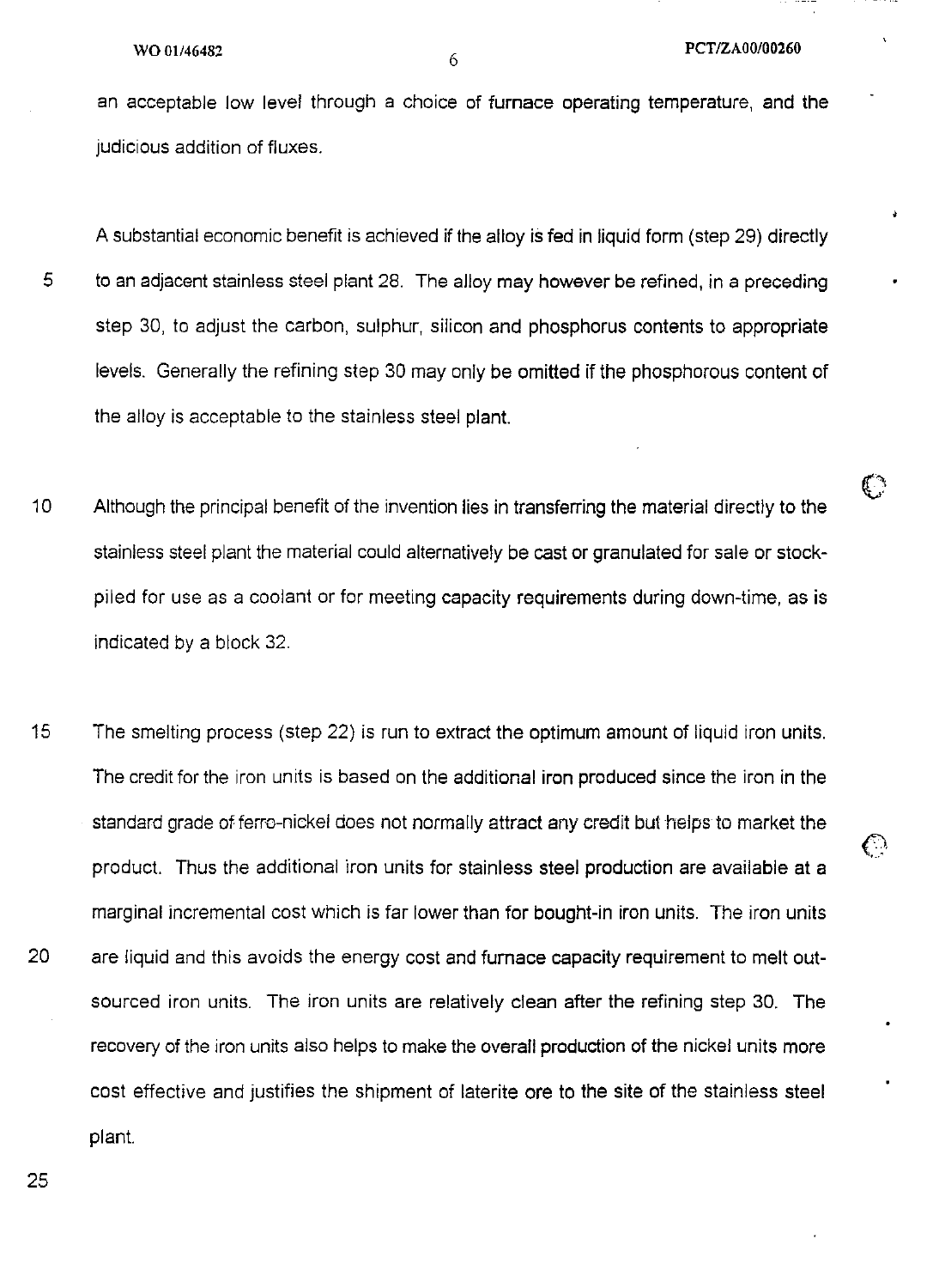. 5

 $\mathbf{r}$ 

.~.

ڞٙ

Figure 2 illustrates diagrammatically parameters of raw materials and output products in the production of 200 kt per annum of ferro-nickel containing 25% nickel, in a conventional process. Use is made of calcined laterite with a nickel-oxide content of 2,8% and an ironoxide content of 23%.

The energy consumption of the electric arc furnace is 190 Megawatts and the reductant consumption is 135 kt coal.

Figure 3 illustrates parameters of raw materials and output products in the production of 400 kt per annum of ferro-nickel with a nickel content of 12,5%, using the process of the invention. The total electrical consumption of the arc furnaces is increased slightly to 220 Megawatts and the carbonaceous reductant consumption is substantially increased and is of the order of 220 kt coal.

15 The only additional costs for implementing the approach of the invention are the costs required for refining the alloy (step 30), for off-gas treatment, for refractory wear, additional manpower and maintenance.

The following tables contain a comparison between the calculated metallurgical results for 20 an existing process to which Figure 2 relates and for the process of the invention to which Figure 3 relates.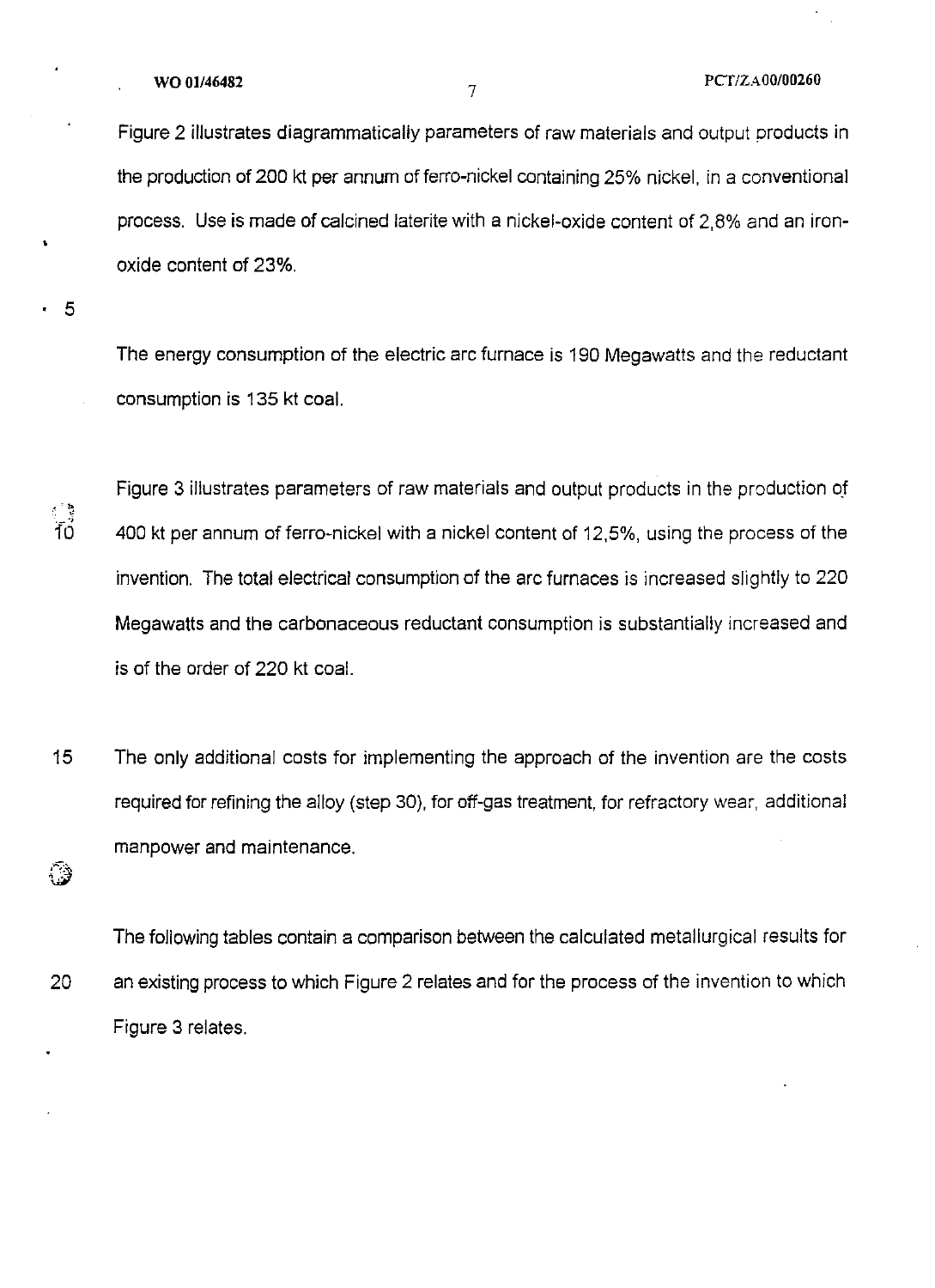$\mathcal{L}(\mathcal{C})$ 

 $\mathcal{L}^{\pm}$  as

ومعتدي ماجد والوارد

 $\mathcal{E}^{\mathcal{C}}$ 

#### PLANT PARAMETERS

|                        | <b>EXISTING PROCESS</b> | PROCESS OF THE INVENTION |
|------------------------|-------------------------|--------------------------|
|                        | (Figure 2)              | (Figure 3)               |
| Capacity               | 200 kt/a                | $400$ kt/a               |
| Ni grade               | 25% (25 to 45% range)   | 12,5% (10 to 20% range)  |
| Ni content             | 50 kt/a at 25%          | 50 kt/a at 12,5%         |
| <b>Energy required</b> | 6,8 MWh/t alloy         | 3,9 MWh/t alloy          |
| Furnace capacity       | 190 MW (90% efficiency) | 220 MW (90% efficiency)  |

10

5

#### SLAG COMPOSITION % (PREDICTED)

|                                | Figure 2 | Figure 3 |
|--------------------------------|----------|----------|
| MgO                            | 35       | 40       |
| SiO <sub>2</sub>               | 47       | 54       |
| FeO                            | 14       |          |
| AI <sub>2</sub> O <sub>3</sub> | 3        |          |
| Cr <sub>2</sub> O <sub>3</sub> |          | 2        |

#### ALLOY COMPOSITION % (PREDICTED)

20

25

15

|              | Figure 2  | Figure 3              |
|--------------|-----------|-----------------------|
| Ni           | 25.3      | 12,6                  |
| Fe           | 74        | 86                    |
| Co           | 0,85      | 0,4                   |
| Si           |           | 2 to 4 (see Figure 4) |
| $\mathsf{C}$ | 0,03      | 0.6                   |
| S, P         | not given | not given             |

It is apparent that by carrying out the process of the invention adjacent a stainless steel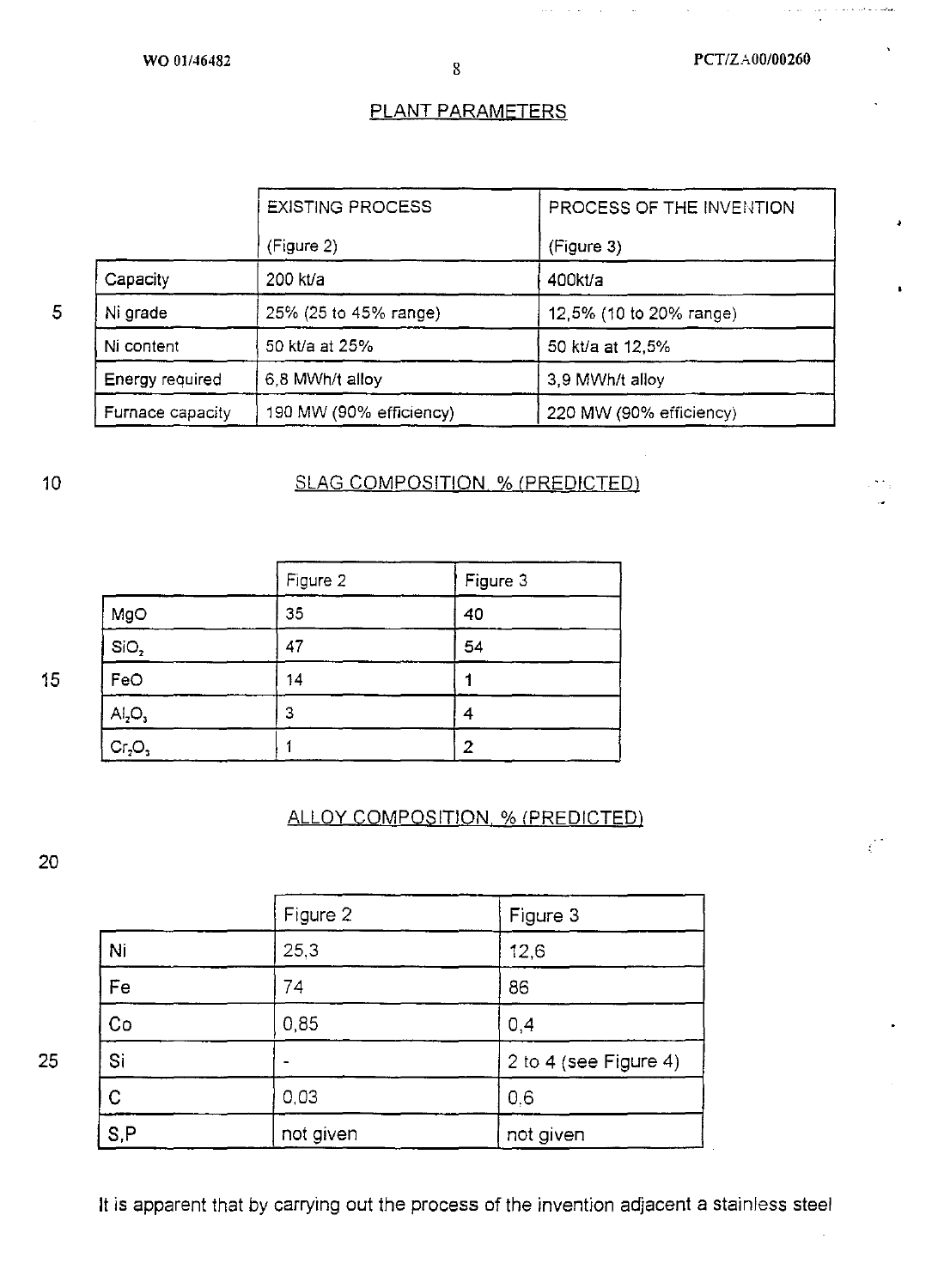# **WO 01/46482**  $\qquad \qquad \qquad 9$   $\qquad \qquad 9$  **PCT/ZA00/00260**

plant significant economic benefits result through the step of extracting additional iron units using a DC arc furnace with its inherent advantages. These advantages include an open bath and better metallurgical control which allows the reduction of the additional iron-oxide in a highly effective manner.

. 5

ු<br>10

0

It is necessary to control the DC furnace, including the feeding of the exact amount of reductant to the furnace, to avoid unnecessary side-reactions such as 5iO, or MgO reduction. A conventional three phase three electrode furnace of the immersed electrode or shielded arc type would not be easy to control with the use of extra reductant as this would cause too much inter-electrode conduction above the bath, particularly since the slag volume and resistance are high. As the process of the invention, compared to the conventional approach, requires about 15% more energy which is consumed in the electric arc furnace, it is preferable to carry out the process in a furnace with a higher megawatt capacity. Another possibility is to transfer the FeO-containing slag to a second low power 15 but large furnace from which the balance of the iron units would be produced. The first furnace would produce a standard ferro-nickel alloy (25% to 45% nickel) and the second furnace would produce an iron alloy which is very low in nickel. In this case both alloys would be refined separately prior to feeding to the stainless steel plant. However this would be a less preferred approach because of the cost of two furnaces. Greater flexibility 20 is however possible by making use of two furnaces and this variation is intended to fall within the scope of the present invention.

A number of small scale experiments were conducted to test the principles of the invention and to obtain data on the reduction of iron and nickel during the smelting of nickel-bearing

25 laterite.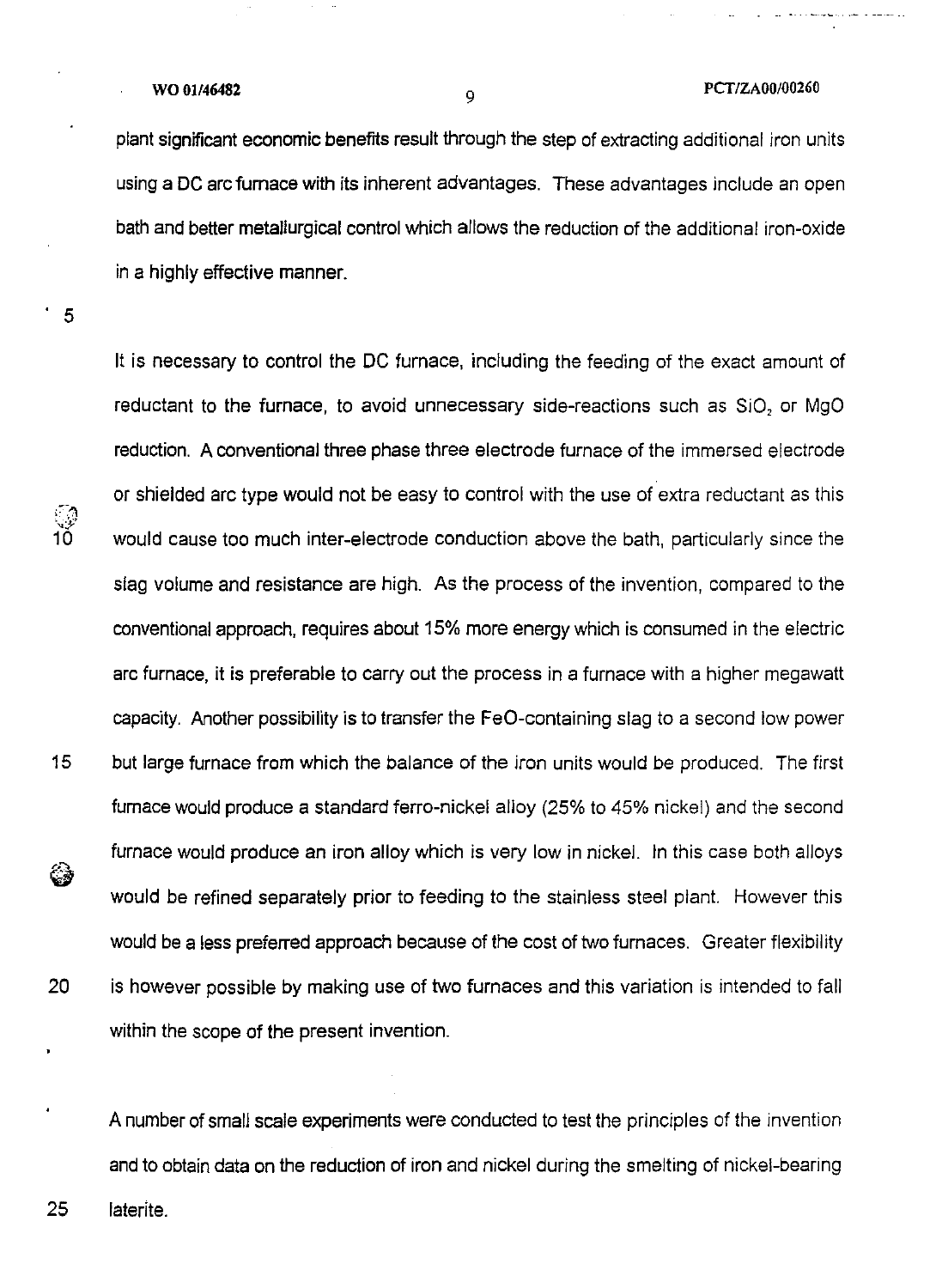$~^\circ$ 

 $\mathcal{C}_{\mathcal{A}}$ 

The bulk chemical composition for the Ni-bearing laterite used for this investigation is shown in Table 1.

5

10

Flux additions of analytical grade chemicals were made to the laterite. CaO was added in some experiments to ensure a low liquidus, while  $Al_2O_3$  was added to protect the alumina  $(AI_2O_3)$  crucible used for most of the tests. Graphite was added to the charges as reducing agent. The experimental conditions, together with flux and reductant additions, are shown in Table 2.

Smelting of Tests 1 to 9 was conducted at 1550°C using alumina  $(A<sub>1</sub>, O<sub>3</sub>)$  crucibles in an inert argon atmosphere. Light blue slags and metal alloys were collected. The slags were milled and submitted for chemical analysis. The results of the quantitative chemical slag 15 analyses are shown in Table 3.

Test 10 was conducted in a magnesia (MgO) crucible without the addition of flux at a temperature of 1600°C. An alloy and a light coloured slag that appeared molten were obtained.

20

The alloys produced were extremely hard and could not milled for chemical analysis. Instead, polish sections of alloy from selected tests were prepared and these were examined using a Scanning Electron Microscope (SEM). Microanalysis of the alloys was performed using Energy Dispersive Spectrometry (EDS) coupled to the SEM. The results 25 are shown in Table 4.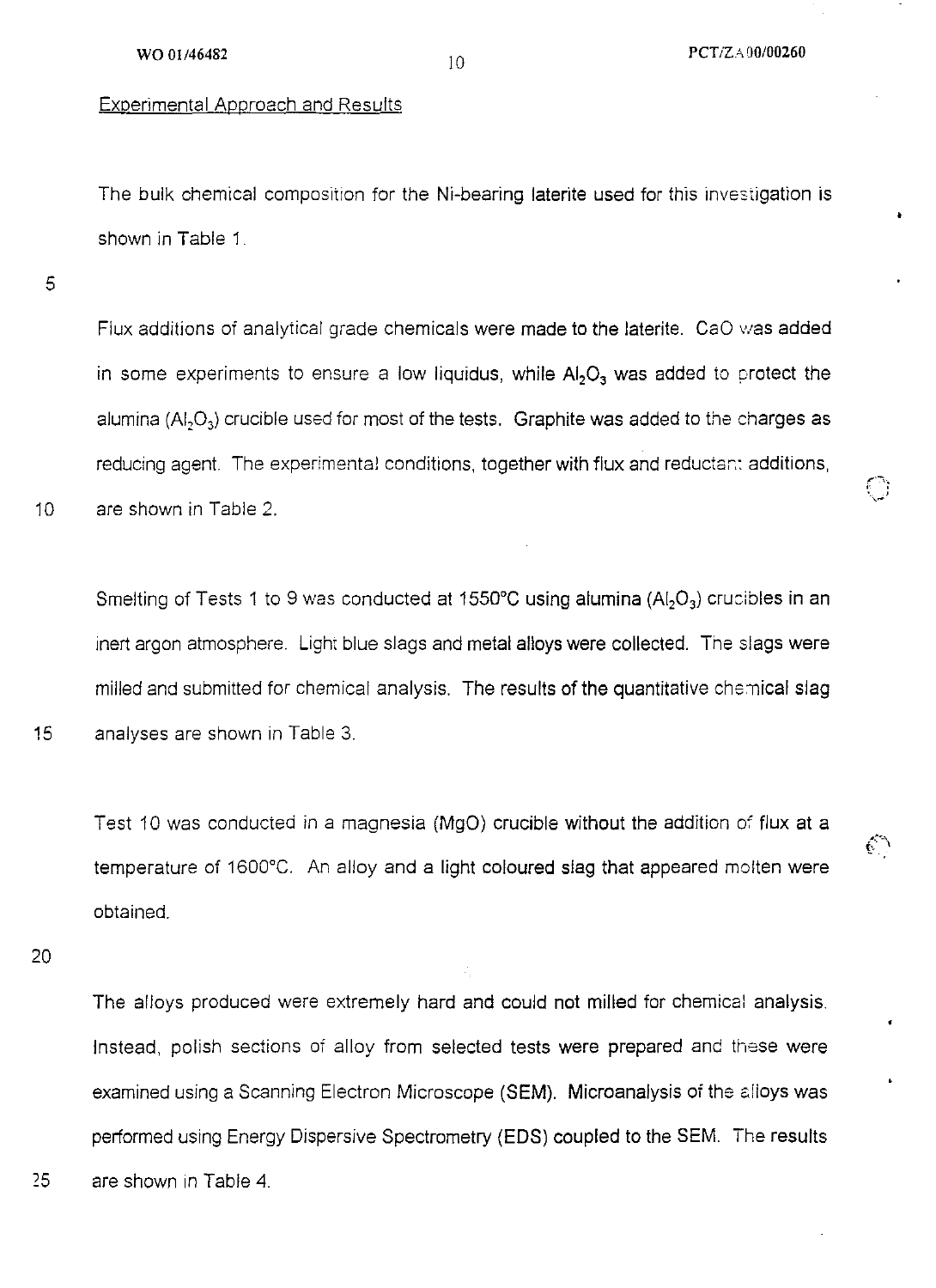WO 01/46482

11 PCT/ZA00/00260

**Conclusion** 

The experimental results demonstrated that:

eranggo<br>Ak

- $\overline{5}$  (A) It is possible, with flux additions, to produce a ferro-nickel alloy from Ni-bearing laterite at 1550·C. The FeD content of the resulting slag can be reduced to less than 1% through the addition of a suitable reductant and results in an alloy (test 9) containing 9.5% Ni, 84% Fe, 4.3% Si and 2.6%Cr.
- $10$  (B) It is also possible to produce a ferro-nickel alloy without the use of any fluxes at a temperature of 1600°C. The resulting slag contained approximately 1% FeO and the alloy 8.9% Ni, 83% Fe, 5.5% Si and 2.2% Cr (test 10).
- (C) The results indicate that it will be possible to manipulate the Si content of the 15 alloy through the level of reduction of FeO in the slag via the reductant addition, the choice of operating temperatures and the use and choice of fluxes. Figure 4 illustrates in graphical form the relationship between the silicon content in the ଛ alloy and the FeO content in the slag obtained when working at an operating temperature of about 1600·C. To achieve a silicon content of less than 1% the 20 FeD content in the slag should not be lower than 4% to 5%, as is shown in Figure 4.

The smelting operation differs from conventional FeNi smelting in that the slag is depleted in FeD which increases the slag Iiquidus and viscosity at the usual smelting temperatures. 25 This greatly increases the likelihood of foaming slag formation that destabilizes the furnace

@J

•

i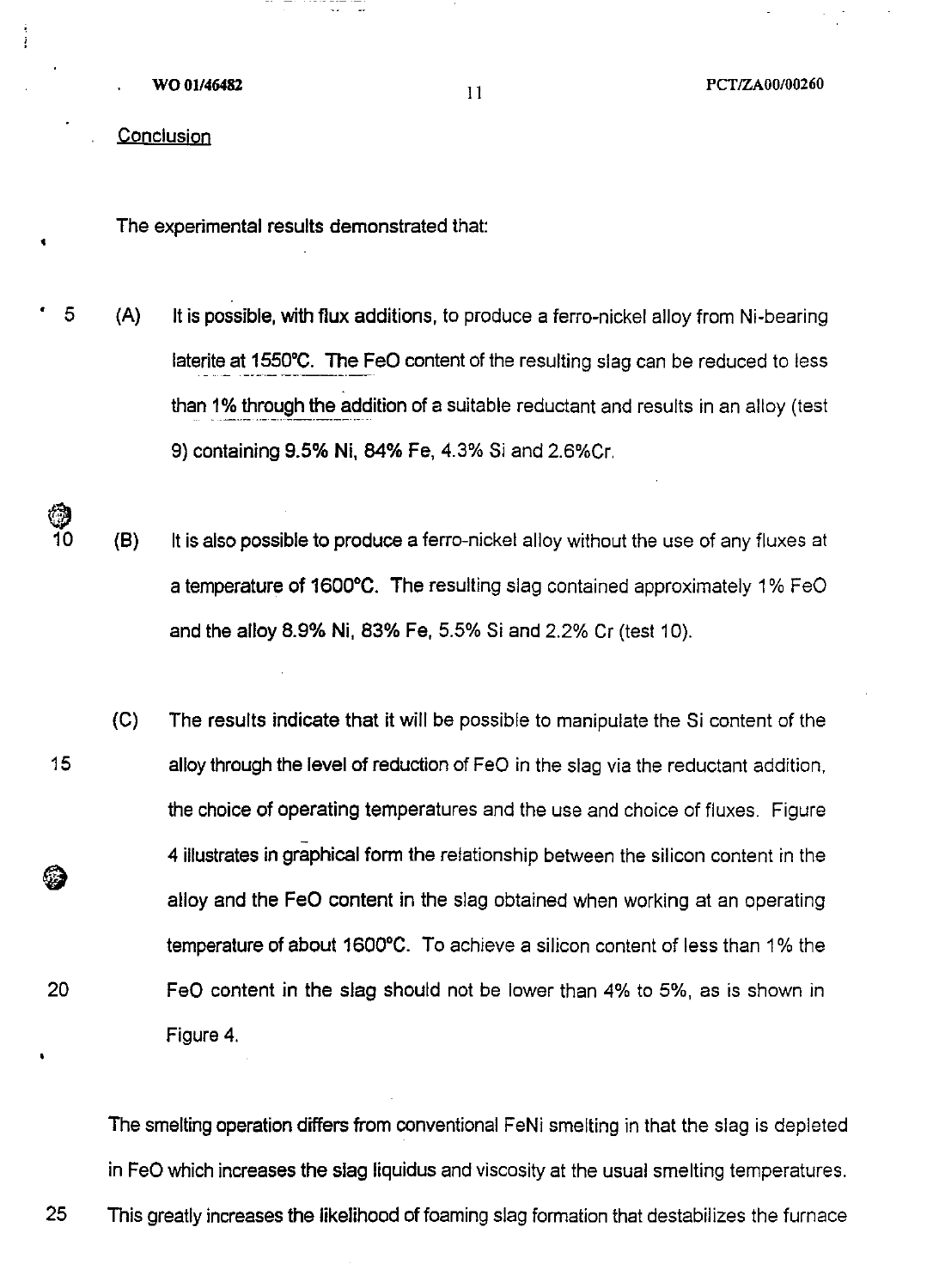operation. Conventional AC furnaces are operated in two principal methods (es taught in the literature): either an immersed electrode whereby power is generated via slag resistance heating or a shielded-arc arrangement whereby the arc struck between the electrode and the molten slag bath is surrounded by a burden of solid feed materials to 5 "shield" the arc. The slag resistance method is not able to reach the high smelting intensity of the shielded-arc method (typically 200kWm<sup>-2</sup> versus 450kWm<sup>-2</sup>). This is due to the high side-wall heat fluxes encountered in the slag resistance method when attempting to increase the smelting intensity much above the 200kW/m<sup>2</sup> of rearth area level.

10

The shielded-arc method is therefore clearly advantageous in terms cf furnace capital cost; however the shielding burden needs to be sufficiently porous to avoid eructions from gas evolved during the smelting step and should not be electrically conductive to avoid electrical short-circuits between the electrodes through the burden material.

15

The high degree of reduction required in the claimed new process implies either well metallized feed material or significant additions of carbonaceous reductant. In either case the shielded-arc method is not suitable for this process.

20 In addition the consequences of slag foaming are very severe in the case of a shielded-arc method in terms of burden eruptions.

Therefore the use of a DC open arc method (as disclosed in SA Patent No. 94/6071) is preferably required to execute this process advantageously.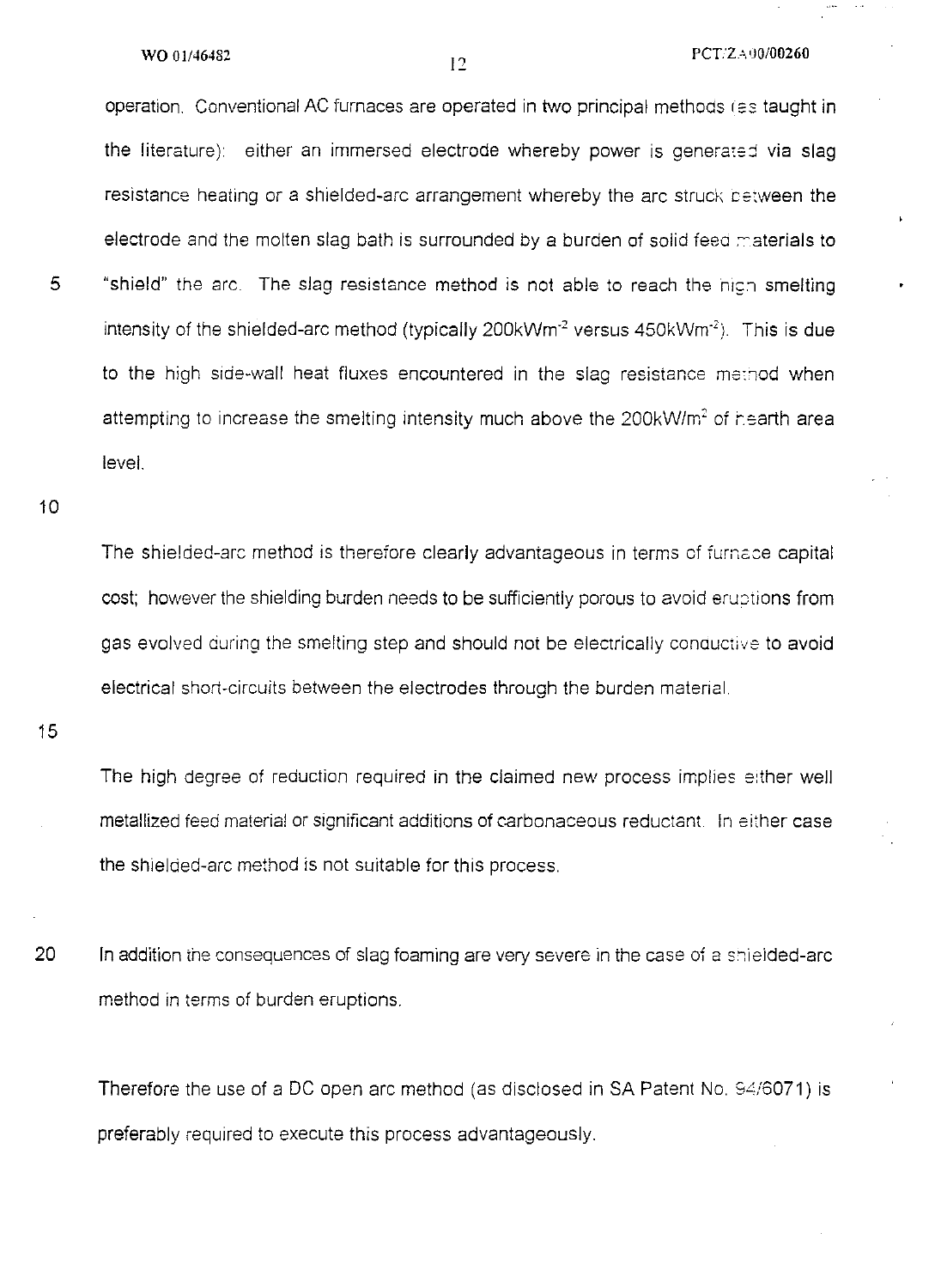INT.1005/MAJR

5

 $\overline{0}$ 

 $\overline{5}$ 

 $\big)$ 

 $13$ 

 $\frac{1}{\sqrt{2}}$ 

Table 1: Chemical analysis data for Ni-bearing laterite

|      | <b>NiO</b> | FeO | CoO  | MgO | SiO <sub>2</sub> | ALO, |      | Cr, O. | <b>MnC</b> | D     | H,C | Other | <b>Total</b> |
|------|------------|-----|------|-----|------------------|------|------|--------|------------|-------|-----|-------|--------------|
| Mean | 2.0        | 20  | 0.04 | 26  | 44               | Æ.,  | 0.03 |        | 0,3        | 0.003 | 0.4 | 2.6   | 100.00       |

Table 2: Experimental conditions, and % of slag and alloy obtained.

Additions per 100g Ni-bearing laterite.

| Test                    | CaO      | AI <sub>2</sub> O <sub>3</sub> | C    | Time* | Temp (°C) | %Slag | %Alloy |
|-------------------------|----------|--------------------------------|------|-------|-----------|-------|--------|
| 1                       | 10       | 10                             | 3.70 | 30    | 1550      | Leak  | Leak   |
| 2                       | 10       | 10                             | 4.00 | 30    | 1550      | 86.30 | 13.7   |
| $\mathbf 3$             | 10       | 10                             | 4,90 | 30    | 1550      | 83.70 | 16.3   |
| $\overline{\mathbf{4}}$ | 10       | 20                             | 2,80 | 30    | 1550      | 91.40 | 8.6    |
| 5                       | 10       | 20                             | 3.20 | 30    | 1550      | 90.00 | 10.0   |
| $\epsilon$              | 10       | 20                             | 3.60 | 30    | 1550      | 89.30 | 10.7   |
| 7                       | 10       | 10                             | 4.90 | 30    | 1550      | 85.60 | 14.4   |
| 8                       | 10       | 10                             | 5.30 | 30    | 1550      | 84,50 | 15.5   |
| 9                       | 10       | 10                             | 5.70 | 30    | 1550      | 84.00 | 16.0   |
| 10                      | $\bf{0}$ | $\bf{0}$                       | 4.86 | 30    | 1600      | 81.37 | 18.6   |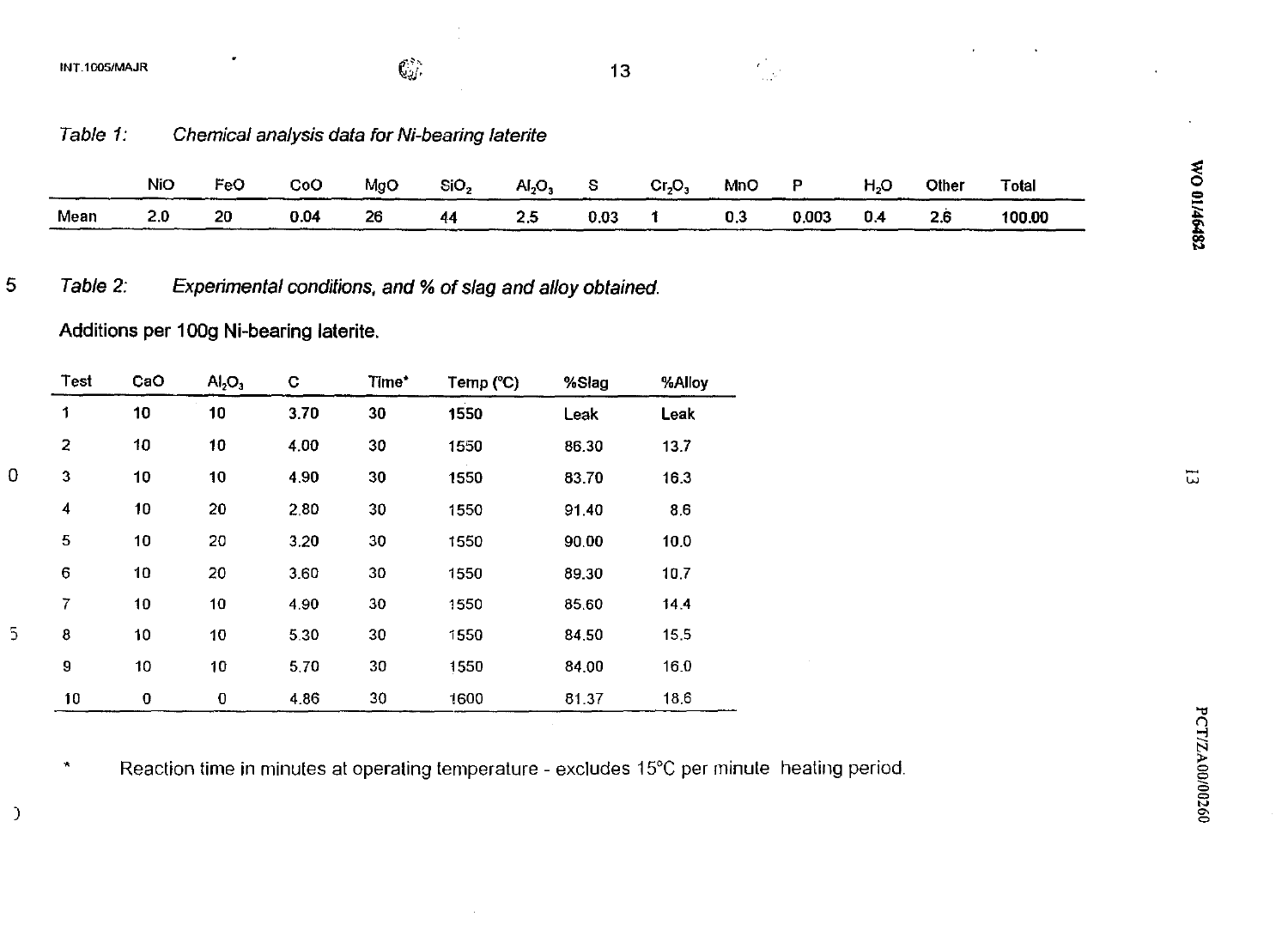#### INT.1005/MAJR  $14$

|                | Test           | <b>NiO</b> | FeO  | CoO  | CaO  | MgO  | SiO <sub>2</sub> | Al <sub>2</sub> O <sub>3</sub> | Cr <sub>2</sub> O <sub>3</sub> | MnO  | P      | Other | Total | $\delta$ |
|----------------|----------------|------------|------|------|------|------|------------------|--------------------------------|--------------------------------|------|--------|-------|-------|----------|
|                | $\overline{c}$ | 0.06       | 2.53 | 0.06 | 9.40 | 24.5 | 42.3             | 15.4                           | 0.75                           | 0.30 | 0.0036 | 4.70  | 100   | 01/46482 |
|                | 3              | 0.06       | 191  | 0.06 | 9.86 | 26.2 | 43.8             | 14.1                           | 0.49                           | 0.30 | 0.0074 | 3.31  | 100   |          |
| $\overline{5}$ | 4              | 0.06       | 6.58 | 0.06 | 8.99 | 22.7 | 39.9             | 18.5                           | 0.78                           | 0.27 | 0.0022 | 2.16  | 100   |          |
|                | 5              | 0.06       | 5.60 | 0.06 | 9.13 | 22.9 | 40.7             | 19.4                           | 0.72                           | 0.28 | 0.0029 | 1.15  | 100   |          |
|                | 6              | 0.20       | 3.74 | 0.06 | 9.05 | 23.3 | 40.8             | 19.7                           | 0.78                           | 0.28 | 0.0026 | 2.09  | 100   |          |
|                | $\overline{7}$ | 0.11       | 2.26 | 0.06 | 9.58 | 26.3 | 45.2             | 14.2                           | 0.52                           | 0.30 | 0.0025 | 1.47  | 100   |          |
|                | 8              | 0.06       | 1.13 | 0.06 | 9.73 | 26.8 | 45.5             | 14.3                           | 0.39                           | 0.30 | 0.0005 | 1.73  | 100   |          |
| 10             | 9              | 0.06       | 0.77 | 0,06 | 9.87 | 27.3 | 45.7             | 14.5                           | 0.31                           | 0.28 | 0.0005 | 1.15  | 100   |          |
|                | 10             | 0.06       | 1.11 | 0.06 | 0.43 | 37.2 | 55.5             | 3.0                            | 0.50                           | 0.38 | 0.0035 | 1.75  | 100   | $\pm$    |

:,~~ "

Table 3: Bulk chemical composition of slags produced.

\* The values in italics are lower than the reported values.

Table 4: Chemical composition of selected alloys as determined by EDS.

| 15 | <b>Test</b> | Ni    | Fe    | -Si  | .Cr  | Total  |
|----|-------------|-------|-------|------|------|--------|
|    | 3.          | 8.46  | 86.32 | 1.70 | 2.74 | 99.22  |
|    | 5.          | 11.16 | 88.57 | 0.07 | 0.20 | 100.00 |
|    | 8.          | 9.03  | 86.72 | 248  | 2.73 | 100.95 |
|    | 9.          | 9.44  | 83.76 | 4.31 | 2.61 | 100.11 |
| 20 | 10          | 8.89  | 83.43 | 5.52 | 2.15 | 100.00 |

00/00260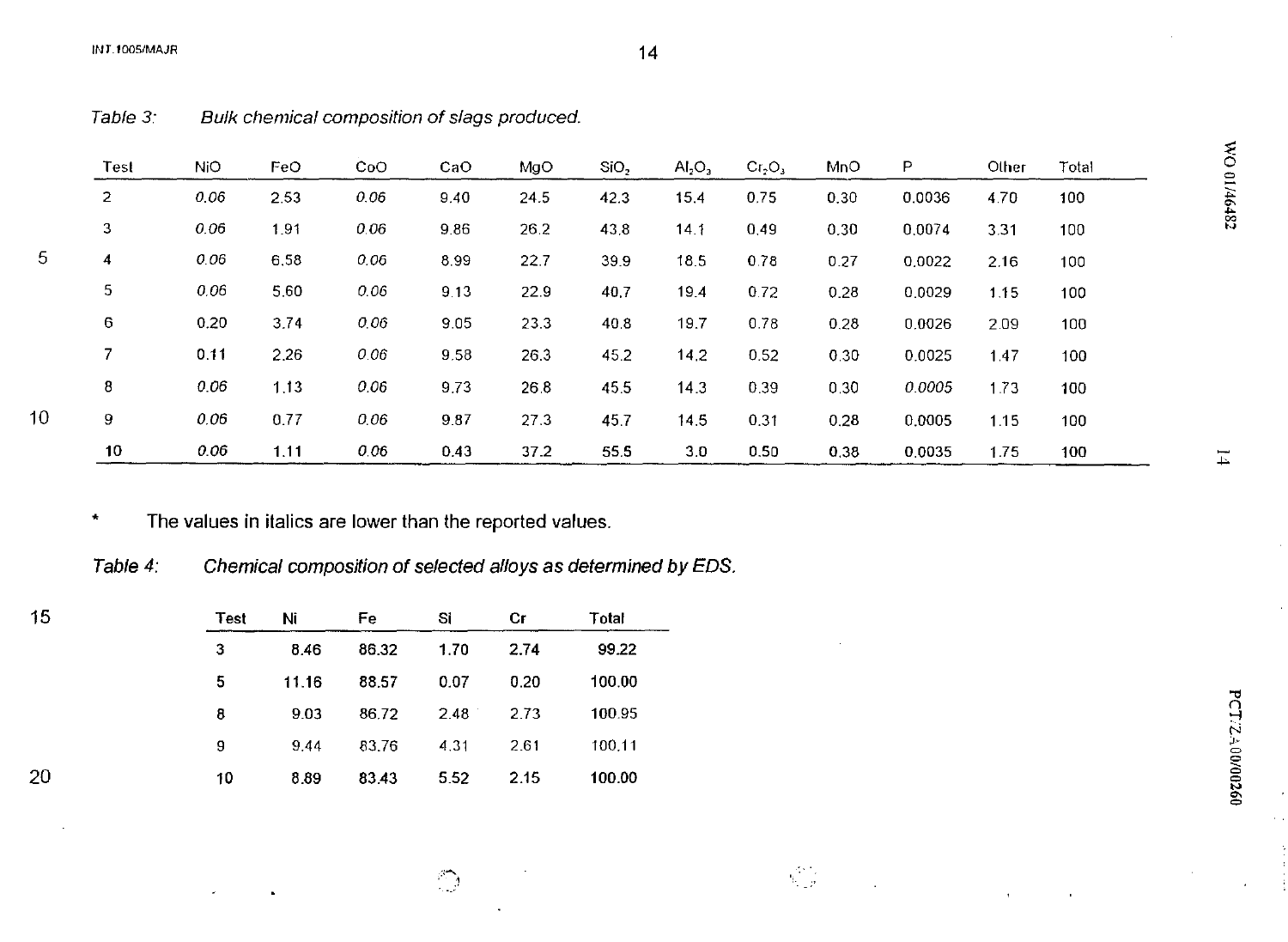#### CLAIMS

5

- 1. A method of producing an iron-nickel alloy, with a nickel content of from 5% to 20%, which is characterised in that it includes the step of reducing the iron oxide content of a slag in a DC arc furnace to less than 10%.
- 2. A method according to claim 1 characterised in that the alloy has a nickel content offrom 10% to 15%.
- 10 3. A method according to claim 1 or 2 characterised in that the reduction takes place in the DC arc furnace with sufficient carbonaceous reducing agent to reduce the iron oxide content in the slag to about 2.5%.
- 15 4. A method according to claim 3 characterised in that the iron oxide content in the slag is selected to achieve a silicon content in the alloy of less than 2%.
	- 5. A method according to claim 3 or 4 which is characterised in that it includes the step of controlling the operating temperature of the furnace to limit the silicon content of the alloy.
- 20

 $\mathbb{C}^2$ 

- 6. A method according to claim 3, 4 or 5 which is characterised in that it includes the step of controlling the addition of flux or fluxes to the furnace to achieve an optimum operating temperature and to limit the silicon content of the alloy.
- 25 7. A method according to any one of claims 1 to 6 characterised in that the slag is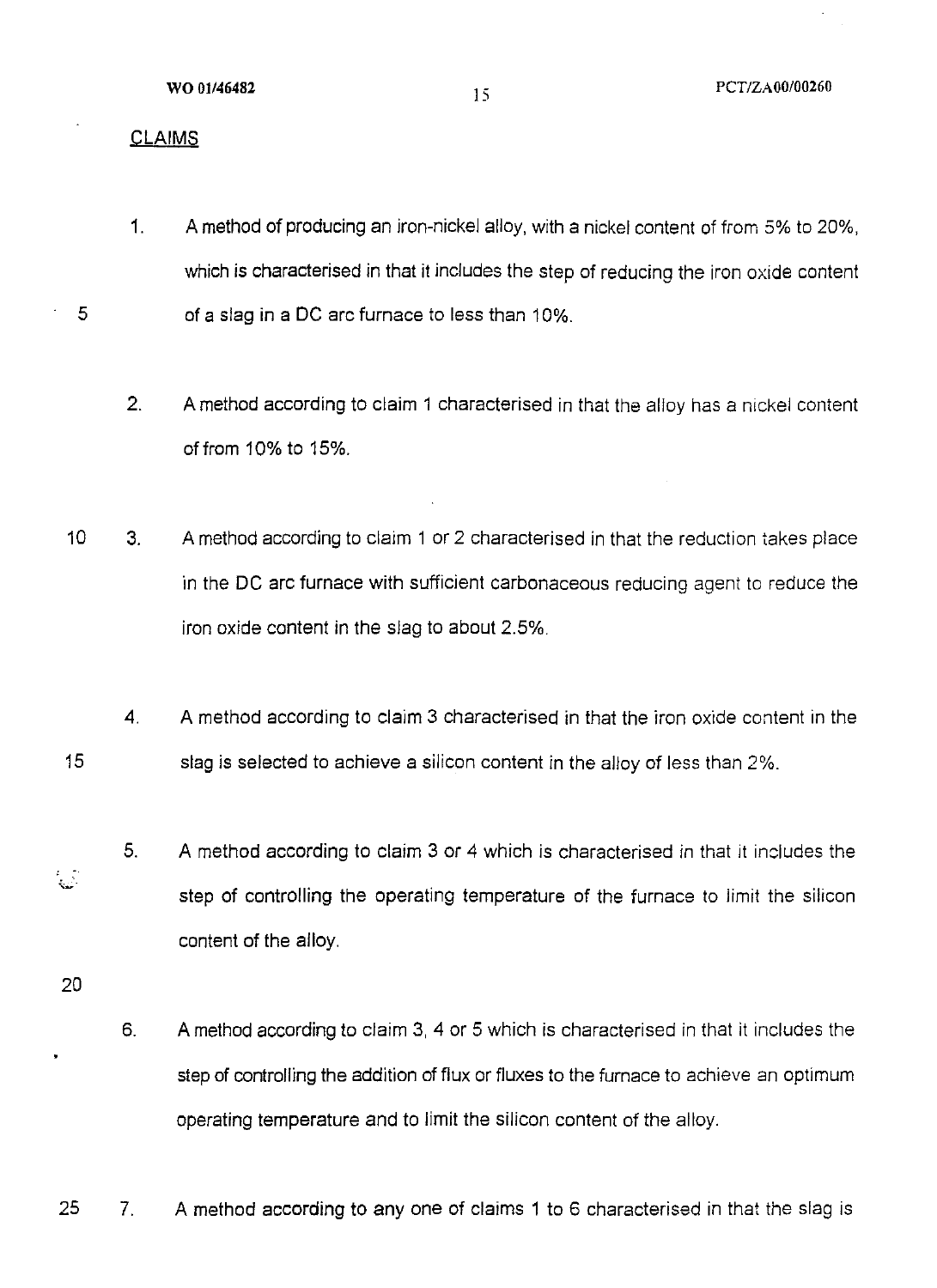$\sim$  -  $\sim$  -  $\sim$ 

produced from a laterite ore feed material and wherein the said reduction step is preceded by the steps of:

 $\sim$   $\sim$ 

- (a) drying the laterite ore,
- (b) crushing the ore to an acceptable particle size for fluidised bed calcining,
- (c) calcining the crushed ore,
	- (d) pre-reducing the calcined ore, and
	- (e) melting the ore to produce an iron-nickel alloy and a slag.
- 8. A method according to claim 7 characterised in that in the pre-recuction step (d), substantially all of the ferric iron oxide is reduced to ferrous oxide.
	- 9. A method of producing stainless steel which is characterised in that it includes the step of providing additional iron to a stainless steel plant by feeding the iron-nickel alloy, produced by the method of any one of claims 1 to 6, directly in liquid form to the stainless steel plant.
	- 10. A method of producing stainless steel which is characterised in that the alloy which is produced by the method of anyone of claims 1 to 8 is fed in molten form directly to a stainless steel plant.
- 20
- 11. A method according to claim 10 characterised in that the DC arc furnace is operated to produce an optimum amount of liquid iron units required for stainless steel production in the stainless steel plant.
- 25 12. A method according to claim 10 or 11 characterised in that the alloy is refined,

5

10

15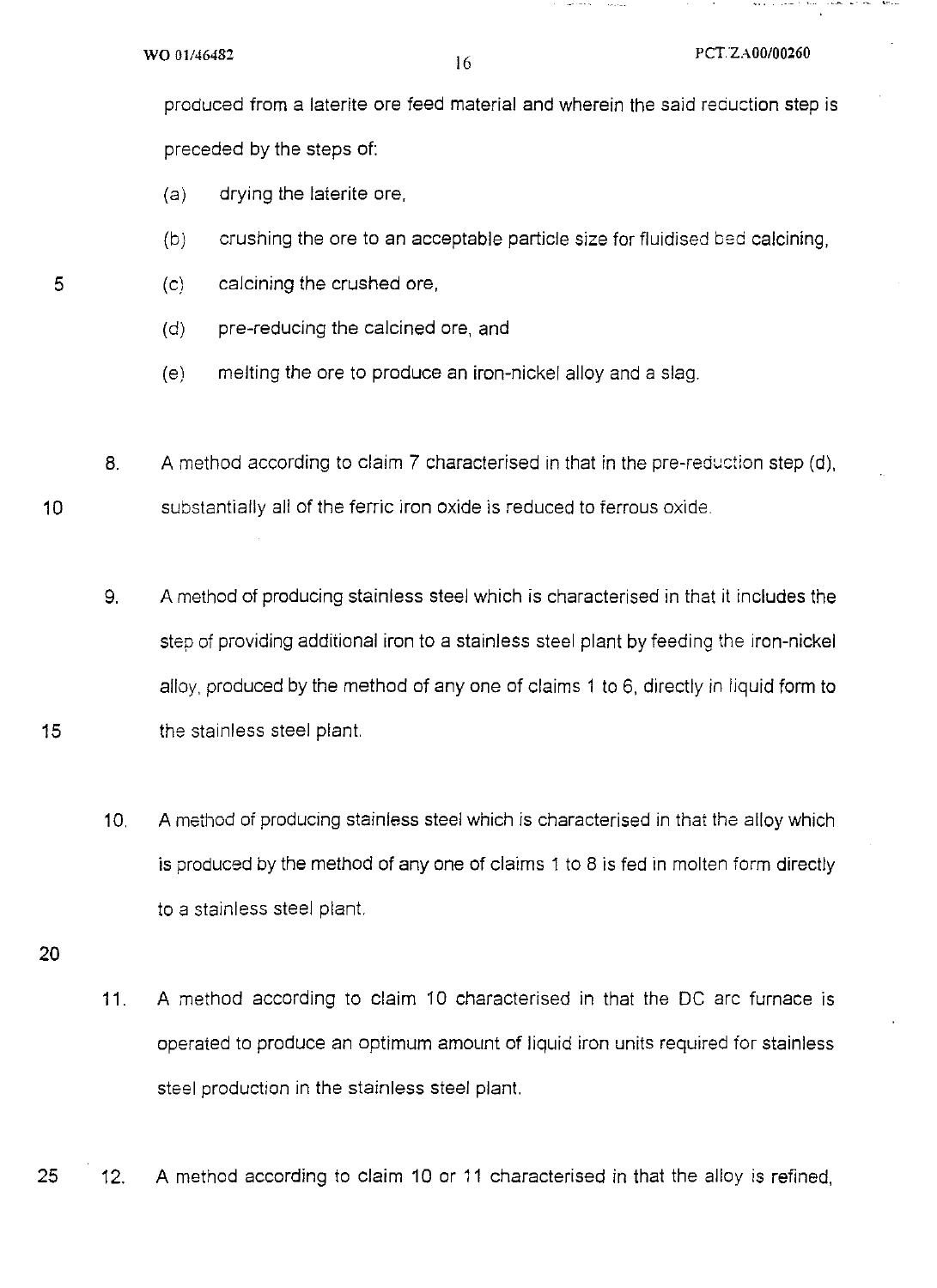J.

 $\ddot{\phantom{a}}$ 

 $\hat{\mathcal{A}}$ 

 $\int_{-\infty}^{\infty} \frac{d\phi}{dt}$ 

 $\mathring{\mathcal{J}}$ 

l,

before being fed to the stainless steel plant, to adjust the level of at least one of the following: the carbon, sulphur, silicon and phosphorus contents in the alloy.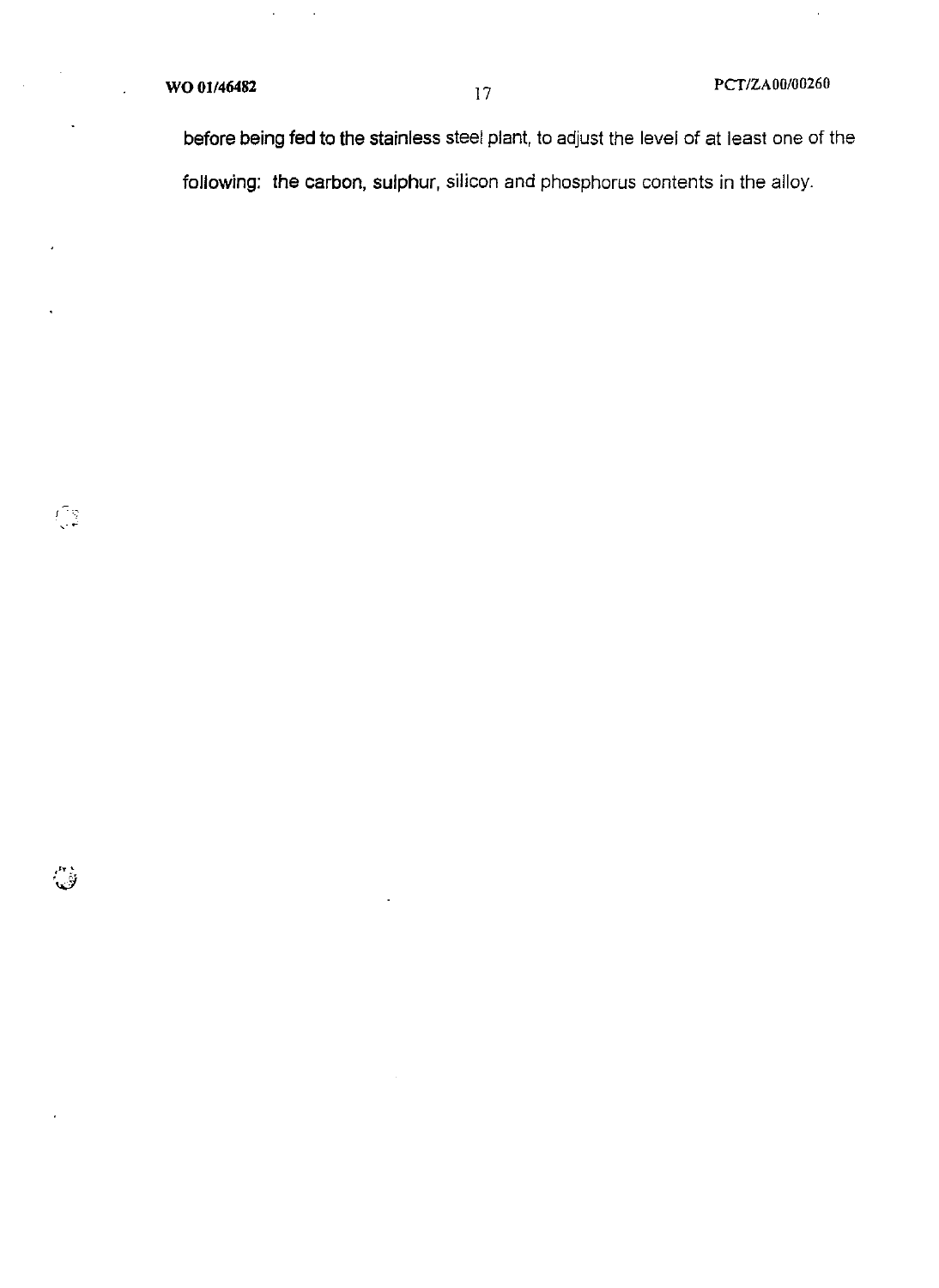ال<br>أسا

 $\hat{\mathcal{E}}$ 



Fig 1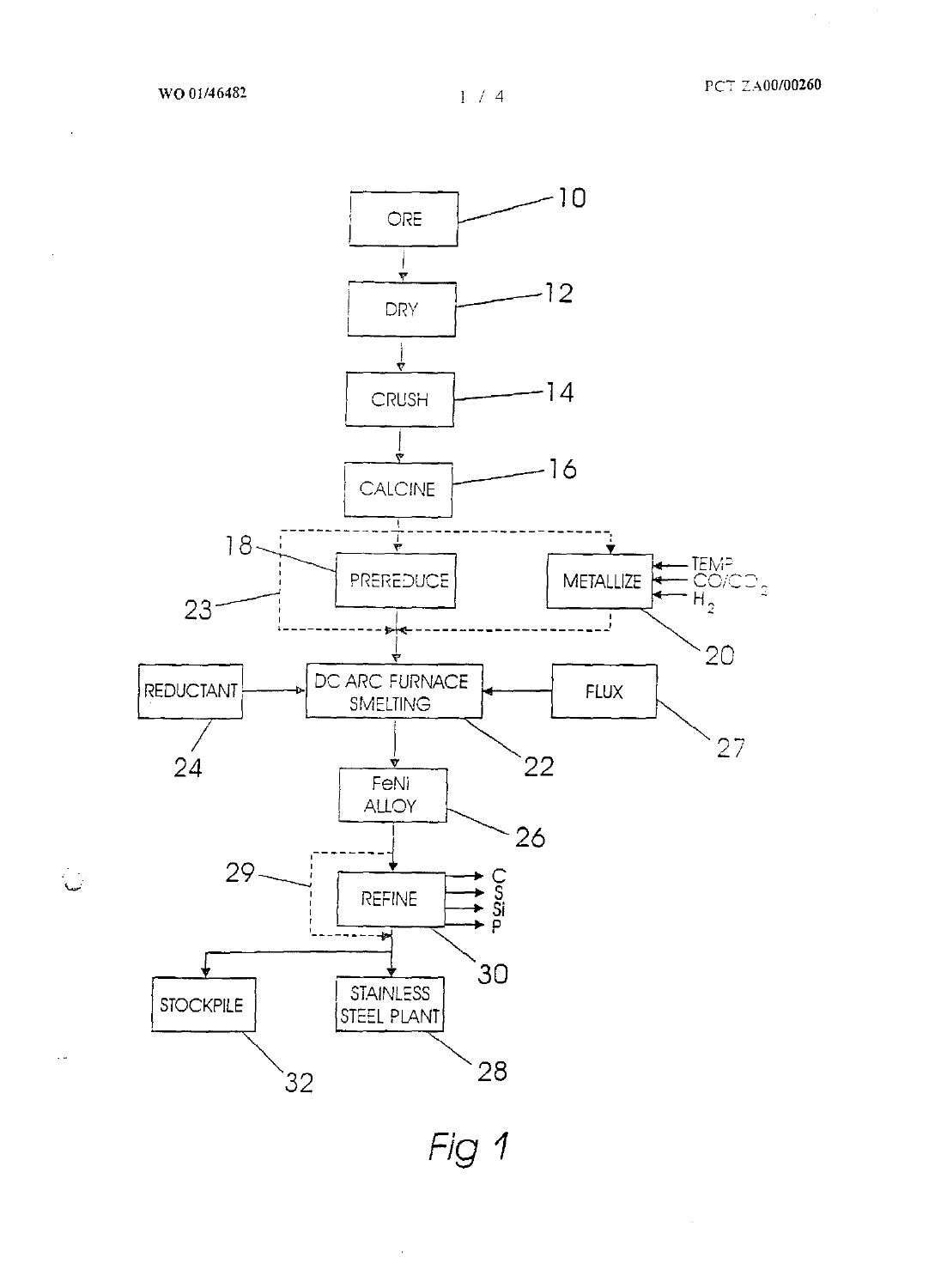

 $\chi$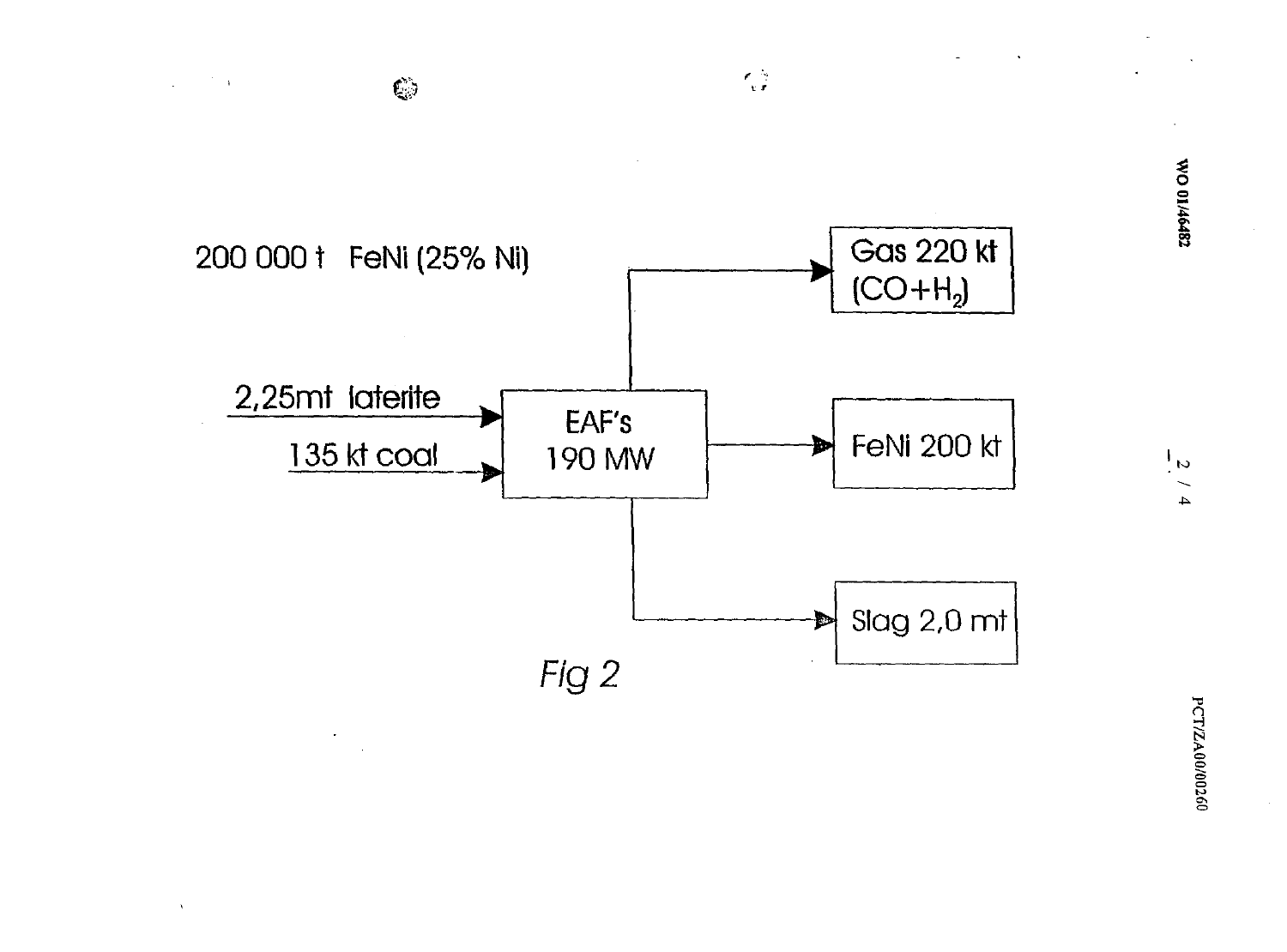

 $\mathbb{C}^{\mathbb{N}}$ 

 $\sim 10^{11}$  km

 $\sim$ 

WO 01/46482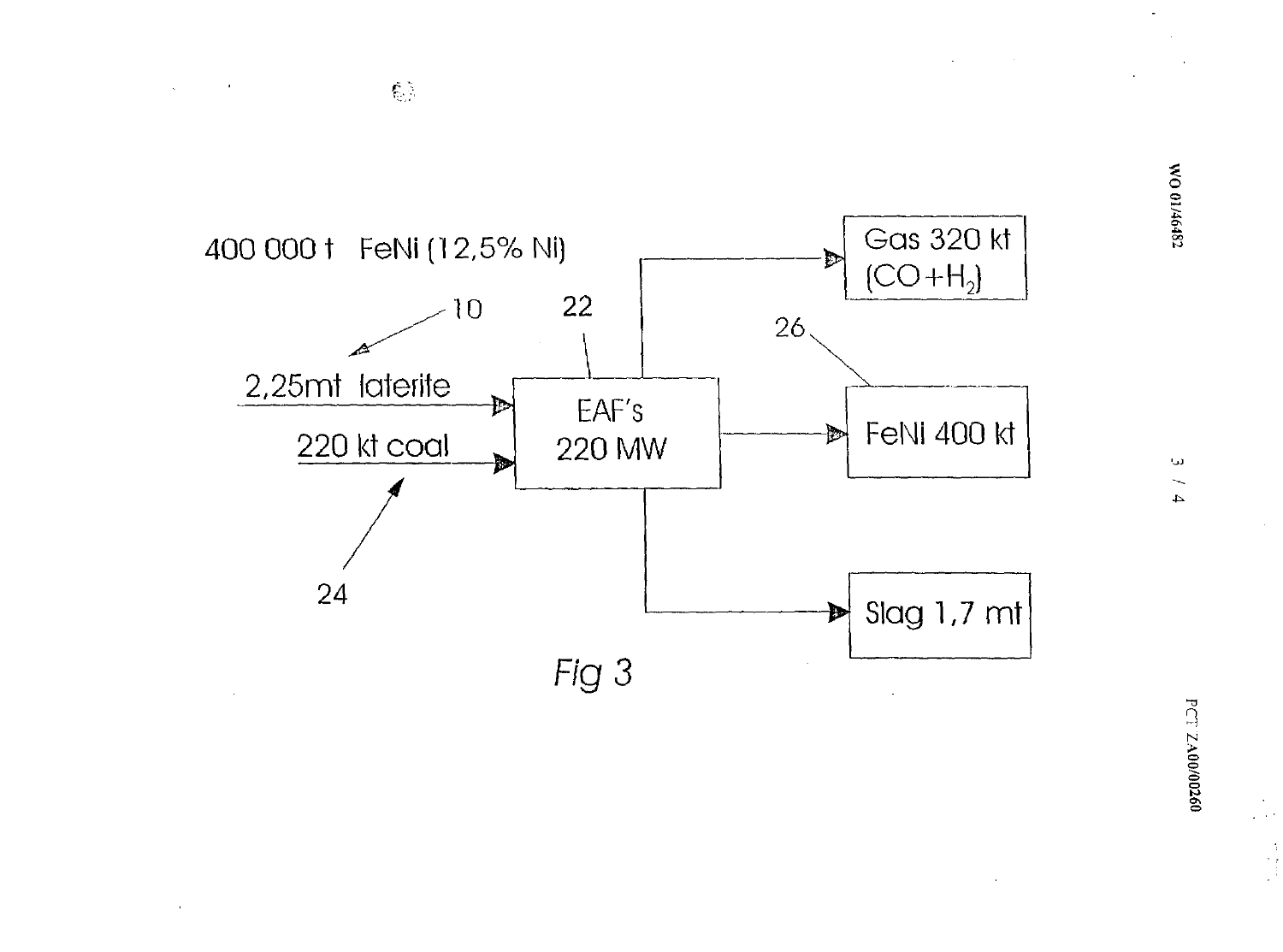

 $\pm$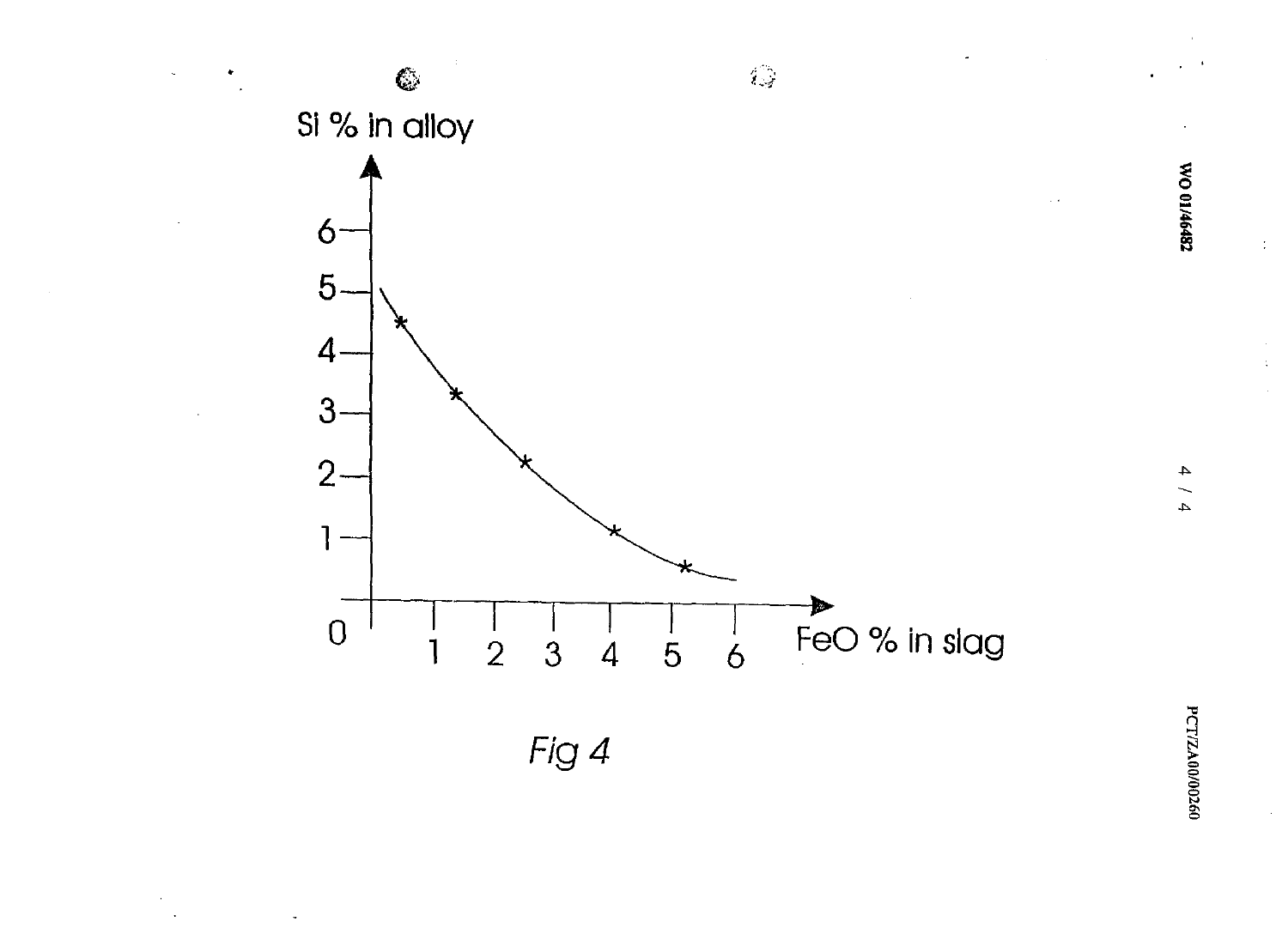# INTERNATIONAL SEARCH REPORT

t,

ä,

 $\frac{1}{2}$  .

| Intern. | tal Application No. |
|---------|---------------------|
|         | PCT/ZA 00/00260     |

جديثيثي المارا

لمقابضا والتباي

 $\sim 10$ 

المراجع فوسود كالمراجع والمتمرد والمراجع

|   | IPC 7            | A. CLASSIFICATION OF SUBJECT MATTER<br>C22B23/02                                                                                                                                                                                                                                                                                                                                                               |                                                                                                                                                                                                                                                                                                                                                                                                                                                                  |                       |
|---|------------------|----------------------------------------------------------------------------------------------------------------------------------------------------------------------------------------------------------------------------------------------------------------------------------------------------------------------------------------------------------------------------------------------------------------|------------------------------------------------------------------------------------------------------------------------------------------------------------------------------------------------------------------------------------------------------------------------------------------------------------------------------------------------------------------------------------------------------------------------------------------------------------------|-----------------------|
|   |                  |                                                                                                                                                                                                                                                                                                                                                                                                                |                                                                                                                                                                                                                                                                                                                                                                                                                                                                  |                       |
|   |                  | According to International Patent Classification (IPC) or to both national classification and IPC                                                                                                                                                                                                                                                                                                              |                                                                                                                                                                                                                                                                                                                                                                                                                                                                  |                       |
|   |                  | <b>B. FIELDS SEARCHED</b>                                                                                                                                                                                                                                                                                                                                                                                      |                                                                                                                                                                                                                                                                                                                                                                                                                                                                  |                       |
|   | IPC 7            | Minimum documentation searched (classification system followed by classification symbols)<br>C22B                                                                                                                                                                                                                                                                                                              |                                                                                                                                                                                                                                                                                                                                                                                                                                                                  |                       |
|   |                  | Documentation searched other than minimum gocumentation to the extent that such documents are included in the fields searched                                                                                                                                                                                                                                                                                  |                                                                                                                                                                                                                                                                                                                                                                                                                                                                  |                       |
|   |                  | Electronic data base consulted during the international search (name of data base and, where practical, search terms used)                                                                                                                                                                                                                                                                                     |                                                                                                                                                                                                                                                                                                                                                                                                                                                                  |                       |
|   |                  | EPO-Internal, WPI Data, PAJ, COMPENDEX, INSPEC                                                                                                                                                                                                                                                                                                                                                                 |                                                                                                                                                                                                                                                                                                                                                                                                                                                                  |                       |
|   |                  | C. DOCUMENTS CONSIDERED TO BE RELEVANT                                                                                                                                                                                                                                                                                                                                                                         |                                                                                                                                                                                                                                                                                                                                                                                                                                                                  |                       |
|   | Category *       | Citation of document, with indication, where appropriate, of the relevant passages                                                                                                                                                                                                                                                                                                                             |                                                                                                                                                                                                                                                                                                                                                                                                                                                                  | Felevant to claim No. |
|   | A                | EP 0 643 147 A (MINTEK)<br>15 March 1995 (1995-03-15)<br>cited in the application<br>table 2C                                                                                                                                                                                                                                                                                                                  |                                                                                                                                                                                                                                                                                                                                                                                                                                                                  | $1 - 12$              |
|   | A                | WO 97 20954 A (WMC RESOURCES LTD ; BLANDY<br>CHARLES WILLIAM DOUGLAS (AU))<br>12 June 1997 (1997-06-12)<br>page 3 -page 4; claims 1,24,26                                                                                                                                                                                                                                                                      |                                                                                                                                                                                                                                                                                                                                                                                                                                                                  | $1 - 12$              |
|   | A                | WO 91 05879 A (AUSMELT PTY LTD)<br>2 May 1991 (1991-05-02)<br>page 13, line $25 -$ line 30                                                                                                                                                                                                                                                                                                                     |                                                                                                                                                                                                                                                                                                                                                                                                                                                                  | $1 - 12$              |
|   | Α                | US 5 749 939 A (KUNDRAT DAVID M)<br>12 May 1998 (1998-05-12)<br>column 2, line 66 -column 5, line 12                                                                                                                                                                                                                                                                                                           |                                                                                                                                                                                                                                                                                                                                                                                                                                                                  | $1 - 12$              |
|   |                  |                                                                                                                                                                                                                                                                                                                                                                                                                | -/--                                                                                                                                                                                                                                                                                                                                                                                                                                                             |                       |
|   | $\boldsymbol{X}$ | Further documents are listed in the continuation of box C.                                                                                                                                                                                                                                                                                                                                                     | IΧ⊦<br>Patent family members are listed in annex.                                                                                                                                                                                                                                                                                                                                                                                                                |                       |
|   | filmo date       | ° Special categories of cited documents :<br>*A* document defining the general state of the art which is not<br>considered to be of particular relevance<br>"E" earlier document but published on or after the international<br>"L" document which may throw doubts on priority claim (s) or<br>which is cited to establish the publication date of another<br>citation or other special reason (as specified) | "T" later document published after the international final date<br>or priority date and not in conflict with the application but<br>cited to understand the principle or theory underlying the<br>invention<br>"X" document of particular relevance; the claimed invention<br>cannot be considered novel or cannot be considered to<br>involve an inventive step when the document is taken alone<br>"Y" document of particular relevance; the claimed invention |                       |
|   |                  | *O* document referring to an oral disclosure, use, exhibition or<br>other means<br>"P* document published prior to the international filing date but<br>later than the priority date claimed                                                                                                                                                                                                                   | cannot be considered to involve an inventive step when the<br>document is combined with one or more other such docu-<br>ments, such compination being obvious to a person skilled<br>in the art.<br>'&' document member of the same patent family                                                                                                                                                                                                                |                       |
|   |                  | Date of the actual completion of the international search                                                                                                                                                                                                                                                                                                                                                      | Date of mailing of the international search report                                                                                                                                                                                                                                                                                                                                                                                                               |                       |
|   |                  | 23 April 2001                                                                                                                                                                                                                                                                                                                                                                                                  | 04/05/2001                                                                                                                                                                                                                                                                                                                                                                                                                                                       |                       |
| 1 |                  | Name and mailing address of the ISA<br>European Patent Office, P.B. 5818 Patentiaan 2<br>NL - 2280 HV Rijswijk<br>Tel. (+31–70) 340–2040, Tx. 31 651 epo nl.                                                                                                                                                                                                                                                   | Authorized officer<br>Badcock, G                                                                                                                                                                                                                                                                                                                                                                                                                                 |                       |
|   |                  | Fax: (+31-70) 340-3016<br>Form OCT/ISA/210 Isecond cheat\ / hdu 1002\                                                                                                                                                                                                                                                                                                                                          |                                                                                                                                                                                                                                                                                                                                                                                                                                                                  |                       |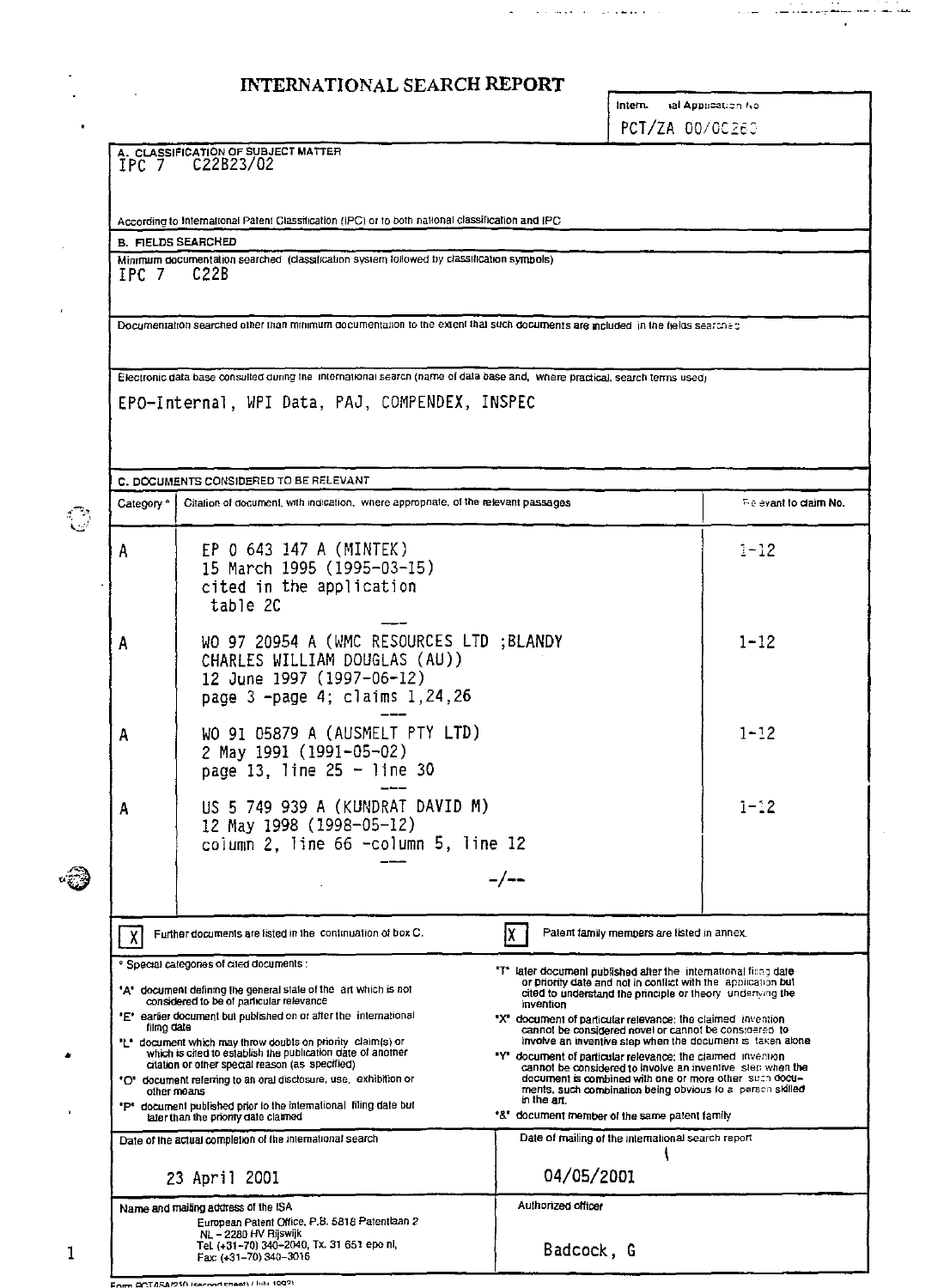### INTERNATIONAL SEARCH REPORT

Intern. al Application No.

PCT/ZA 00/00260

|            | <b>C.(Continuation) DOCUMENTS CONSIDERED TO BE RELEVANT</b>                                                                                                                                                                                                                                                                                                                                                                                            |                       |
|------------|--------------------------------------------------------------------------------------------------------------------------------------------------------------------------------------------------------------------------------------------------------------------------------------------------------------------------------------------------------------------------------------------------------------------------------------------------------|-----------------------|
| Category ° | Citation of oocument, with indication, where appropriate, of the refevant passages                                                                                                                                                                                                                                                                                                                                                                     | Relevant to claim No. |
| A          | US 3 854 936 A (HUNTER W ET AL)<br>17 December 1974 (1974-12-17)<br>$clains$ $1-4$                                                                                                                                                                                                                                                                                                                                                                     | $1 - 12$              |
|            | $\label{eq:2.1} \frac{1}{\sqrt{2}}\int_{\mathbb{R}^3}\frac{1}{\sqrt{2}}\left(\frac{1}{\sqrt{2}}\right)^2\left(\frac{1}{\sqrt{2}}\right)^2\left(\frac{1}{\sqrt{2}}\right)^2\left(\frac{1}{\sqrt{2}}\right)^2\left(\frac{1}{\sqrt{2}}\right)^2\left(\frac{1}{\sqrt{2}}\right)^2.$<br>$\mathcal{L}(\mathcal{L}^{\mathcal{L}})$ and $\mathcal{L}(\mathcal{L}^{\mathcal{L}})$ and $\mathcal{L}(\mathcal{L}^{\mathcal{L}})$                                  |                       |
|            | $\label{eq:2.1} \frac{1}{\sqrt{2}}\left(\frac{1}{\sqrt{2}}\right)^{2} \left(\frac{1}{\sqrt{2}}\right)^{2} \left(\frac{1}{\sqrt{2}}\right)^{2} \left(\frac{1}{\sqrt{2}}\right)^{2} \left(\frac{1}{\sqrt{2}}\right)^{2} \left(\frac{1}{\sqrt{2}}\right)^{2} \left(\frac{1}{\sqrt{2}}\right)^{2} \left(\frac{1}{\sqrt{2}}\right)^{2} \left(\frac{1}{\sqrt{2}}\right)^{2} \left(\frac{1}{\sqrt{2}}\right)^{2} \left(\frac{1}{\sqrt{2}}\right)^{2} \left(\$ |                       |